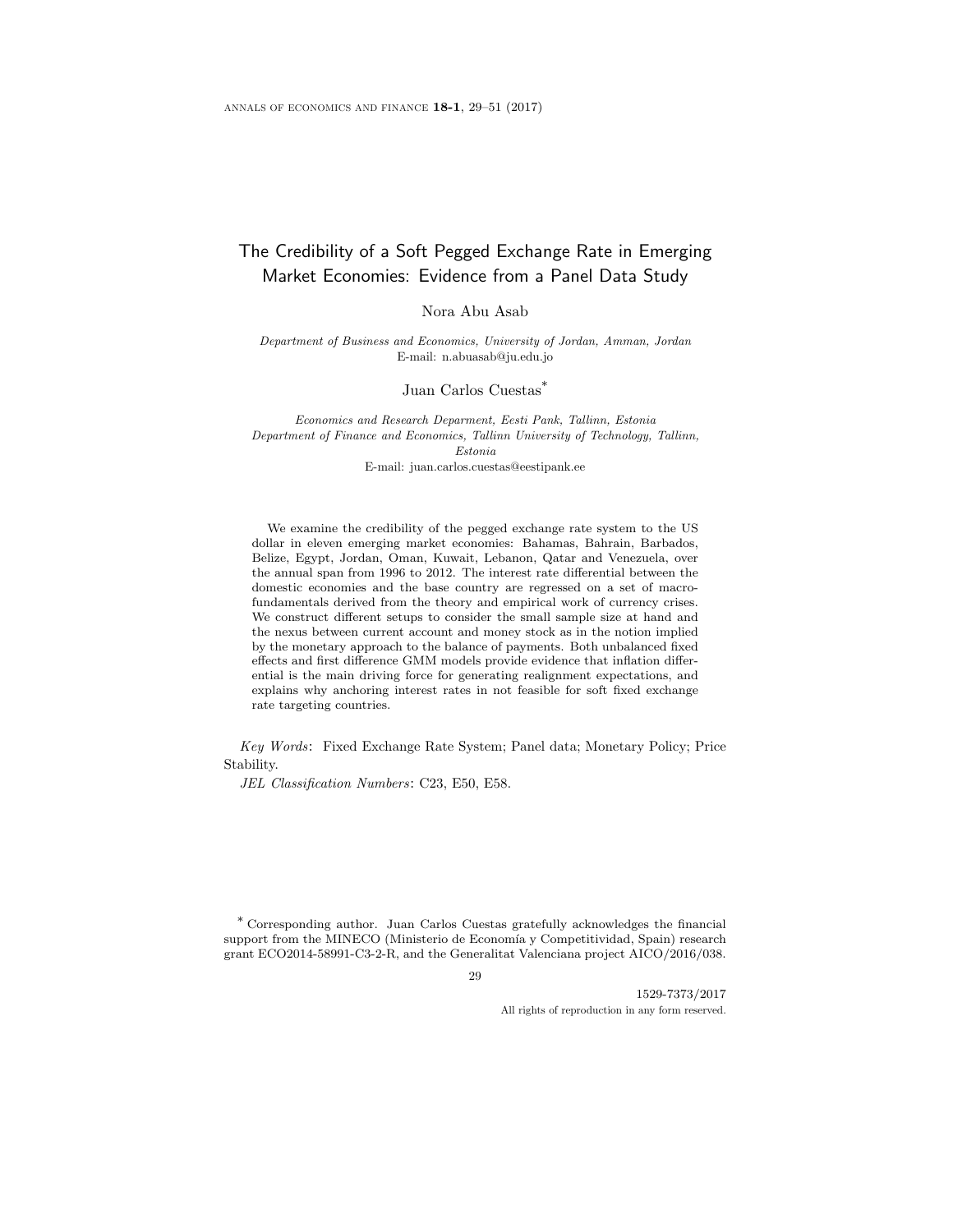# 1. INTRODUCTION

Over the last century, fixed exchange rate systems have drawn considerable attention on their stability and durability. In fact, exchange rate targeting has been widely adopted as a trustworthy mechanism to stabilise inflation rates, and to eliminate the exchange rate risk, which complicates the decisions on financial and trade transactions. Theoretically, it is thought that a fixed exchange rate can act as a coordinating and signalling device to stabilise inflation expectations (Tamgac, 2013), with its virtue of being a perfectly controllable policy variable and an easily observed quantitative target of monetary policy (Herrendorf, 1997). These characteristics are based on the belief that all market agents under a peg propose zero domestic inflation rates and, consequently, with unambiguous actions of policy makers, the monetary policy is fully observed by individuals.

Despite these appeals, the salient failure of pegged exchange rate regimes across the world proves that the lifetime of pegs is short-lived. Even when the system does not fall apart, deteriorations in the level of nominal interest rates, reserves loss and/or exchange rate devaluation or revaluation often take place (Bubula and Otker-Rpbe, 2003). Indeed, the failure of fixed exchange rate systems, from the collapse of the gold standard, the Bretton Woods system, the European Monetary System (EMS), to the currency crises in Latin America and the contagion crisis in East Asia, raises susceptibilities on the real stability of pegs. Hence, the literature on currency crises has emerged to identify why a fixed exchange rate is more crises prone and what factors hamper the credibility of this nominal anchor. The first generation model of currency crises, led by Krugman (1979), demonstrates that the fall of the fixed exchange rate regime comes as a result of the inconsistency between the exchange rate policy and fiscal stance. The second generation models, on the other hand, presume that a currency crisis may happen when all macrofundamentals are well-behaved, owning to selffulfilling expectations or sunspot events.<sup>1</sup> However, this assumption seems unlikely. Some economists; e.g., Krugman (1979) and Bordo and Schwartz (1996), have challenged this belief on the grounds that keeping the exchange rate fixed can only be threatened when the economic fundamentals are not sound.

In effect, during the past two decades, while the majority of countries abandoned all forms of exchange rate restrictions, and moved towards more resilient exchange rate arrangements, pegging exchange rates remained a preferable choice to import the anti-inflationary credible policy in some emerging markets and developing countries. The empirical works on past currency crises have shown that exchange rate fixers were not successful

<sup>1</sup>Sunspots are extrinsic random variables that affect market agents' decisions and are fundamentally based on the market psychology and self-fulfilling prophecies.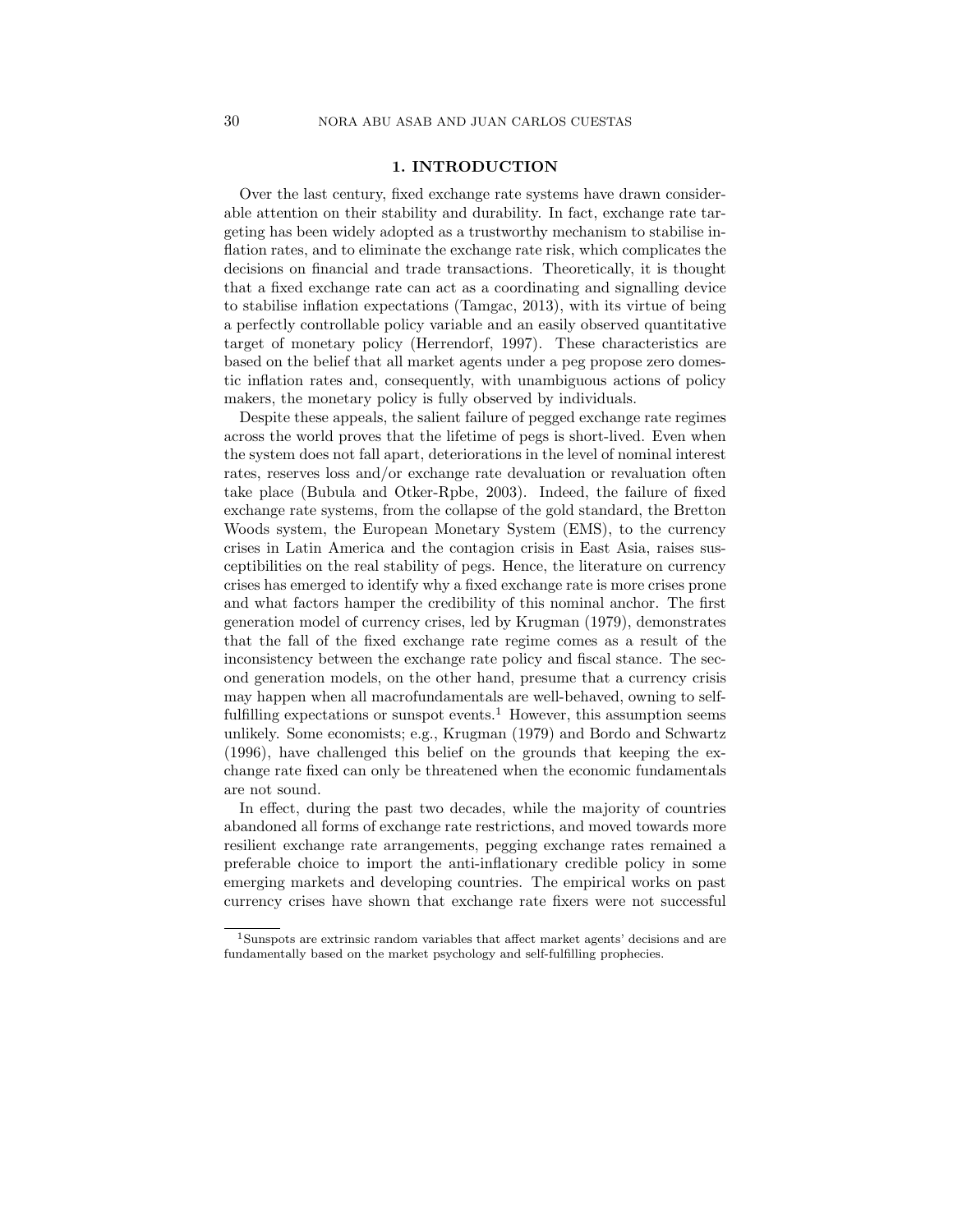at bringing the foreign credibility into their economies prior to the fall (Svensson, 1994), and thereby, the fixed exchange rate system collapsed eventually. Therefore, following the insights of currency crises models, the pertinent question to raise is whether or not the recent experience of a conventional pegged exchange rate has been successful in bringing low inflation and consistent macroeconomic foundations into domestic economies.

To answer this question, and on the basis of currency crises empirical works, we build a projection exercise, as in the work of Rose and Svensson (1994), to study the credibility of a fixed exchange rate regime in eleven countries: Bahamas, Bahrain, Barbados, Belize, Egypt, Jordan, Oman, Kuwait, Lebanon, Qatar and Venezuela, adhered to the fixed exchange rate to the US dollar. The dollar, according to the IMF 2013 report on exchange rate arrangements and restrictions, serves as the preeminent anchor currency. However, owning to data limitation or unavailability for emerging markets and developing countries, the analysis includes only eleven countries with few missing observations. Therefore, with the difficulty to consider the analysis at individual level, and the intention to draw a general conclusion about the overall credibility of the conventional pegged exchange rate to the US dollar, the analysis relies on linear unbalanced panel data models.

The analysis is based upon the previous works on the EMS credibility before the crisis, which are mainly built on the Uncovered Interest rate Parity (UIP) condition. Ideally, the UIP presumes, under the assumption of market efficiency, that the expected changes in exchange rates are captured by nominal interest rate differentials. The interest rate differentials are thus used in the previous works on credibility to measure the realignment expectations of market agents. This measure for the credibility reflects the behaviour of the economic fundamentals, which are the determinants of market agents' realignment expectations. Nevertheless, the UIP failed empirically because of its fundamentals of rationality and risk neutrality (Sarno and Taylor,  $2002$ ).<sup>2</sup> So despite being a clearing mechanism in the capital market, the UIP condition has received criticisms on its biasedness. However, the UIP could differ across exchange rate regimes, time horizons and country-specific characteristics (Chaboud and Wright, 2005). Hence, not accepting the UIP could be attributed to the absence of a precise specification of the sampling distribution of data or to other reasons (Huisman et al., 1998). In this respect, Juselius (1995) says that both the UIP and the PPP are connected, so the rejection of either of them can be because it is necessary to analyse them together. The UIP may also fail if the time-varying risk premium is ignored (Francis et al., 2002). Therefore, to

<sup>&</sup>lt;sup>2</sup>McCallum (1994) claims that the deviation from the UIP occurs as a result of monetary policy actions which exploit the trade-off between the interest rate and exchange rate stability.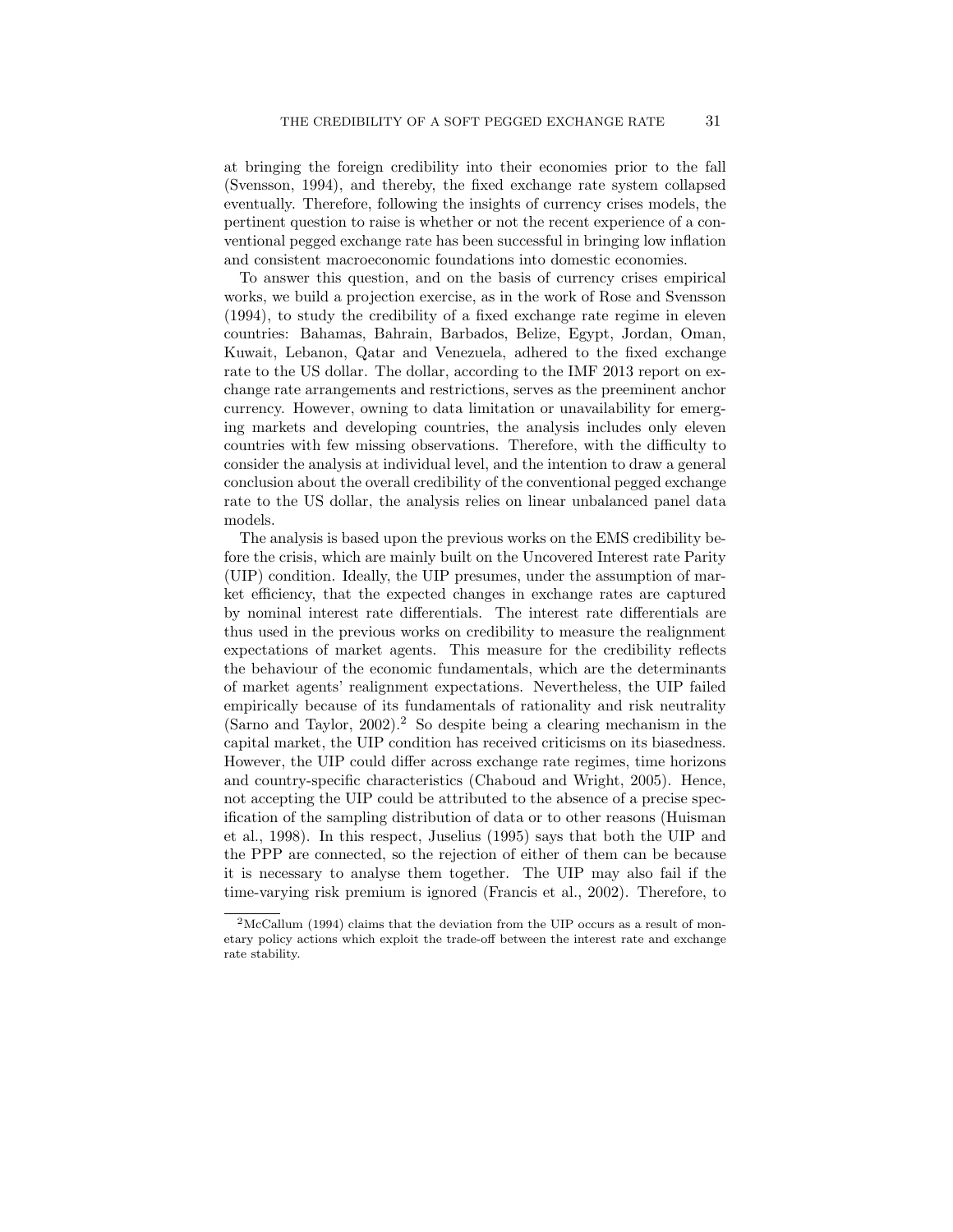reflect the premium required to convince agents to invest in risky currencies, it is necessary to account for the time-varying risk premia which comes from highly volatile prices and interest rates, namely in emerging market economies (Li et al., 2012). Consequently, as the exchange rate expectations can be correlated with the default risk premium (McCallum, 1994), the interest rate differential consists of two components: the currency premium and country premium (Frankel et al., 2004), both of which are highly vulnerable to economic fundamentals.<sup>3</sup> Unfortunately, a key problem with this is that decomposing the country risk premium from exchange rate premium is not a possible task.

In fact, the UIP works systematically across different economies, but its validity could differ across time, data and exchange rate regimes. Nevertheless, the tendency for any deviation in the short-run will revoke adjustments to restore equilibrium (Juselius, 1995). For fixed exchange rate regimes, a deviation from the UIP is one of fixed exchange rate systems' defences, i.e., the interest rate defense. According to Flood and Rose (2002) deviations from the UIP can be seen as a policy action, which is "a necessary condition for an interest rate defense", to convince investors to invest in domestic securities. The persistence of a positive interest rates differential also reflects that "the announced commitment to a fixed exchange rate may not be sufficient to eliminate devaluation risk completely" (Caramazza, 1993).

Hence, our aim is to study the overall credibility of the fixed exchange rate system, thus it is more important to understand how the economic fundamentals, which are used to form the market agents' expectations, may complicate anchoring domestic interest rates and widen the spread between the anchor country and the followers. In fact, market agents would expect higher return to bearing the risk related to investing in riskier assets (De Paoli and Sondergaard, 2009), or holding long-term assets (Thornton, 2012). So, if risk averse investors perceive that the monetary regime is highly credible and can meet the convertibility of the currency, such additional uncertainty should not exist. The major risk to hold assets denominated in domestic currency should be attributed to the nature of the peg under investigation; the peg which is described in the literature as 'soft'. To examine the credibility of a soft peg to the US dollar, we regress the interest rate differential as a measure of realignment expectations on a set of relevant macroeconomic indicators, i.e. inflation differential, current account, government debt, money supply and international reserves. The interest rate differential reflects the macroeconomic structure of the domestic economy, as changes in the macroeconomic factors affect domestic interest rates, given that the macroeconomic fundamentals of the anchor country are exogenous.

<sup>3</sup>The latter component of risk was ignored in all previous studies on currency crises.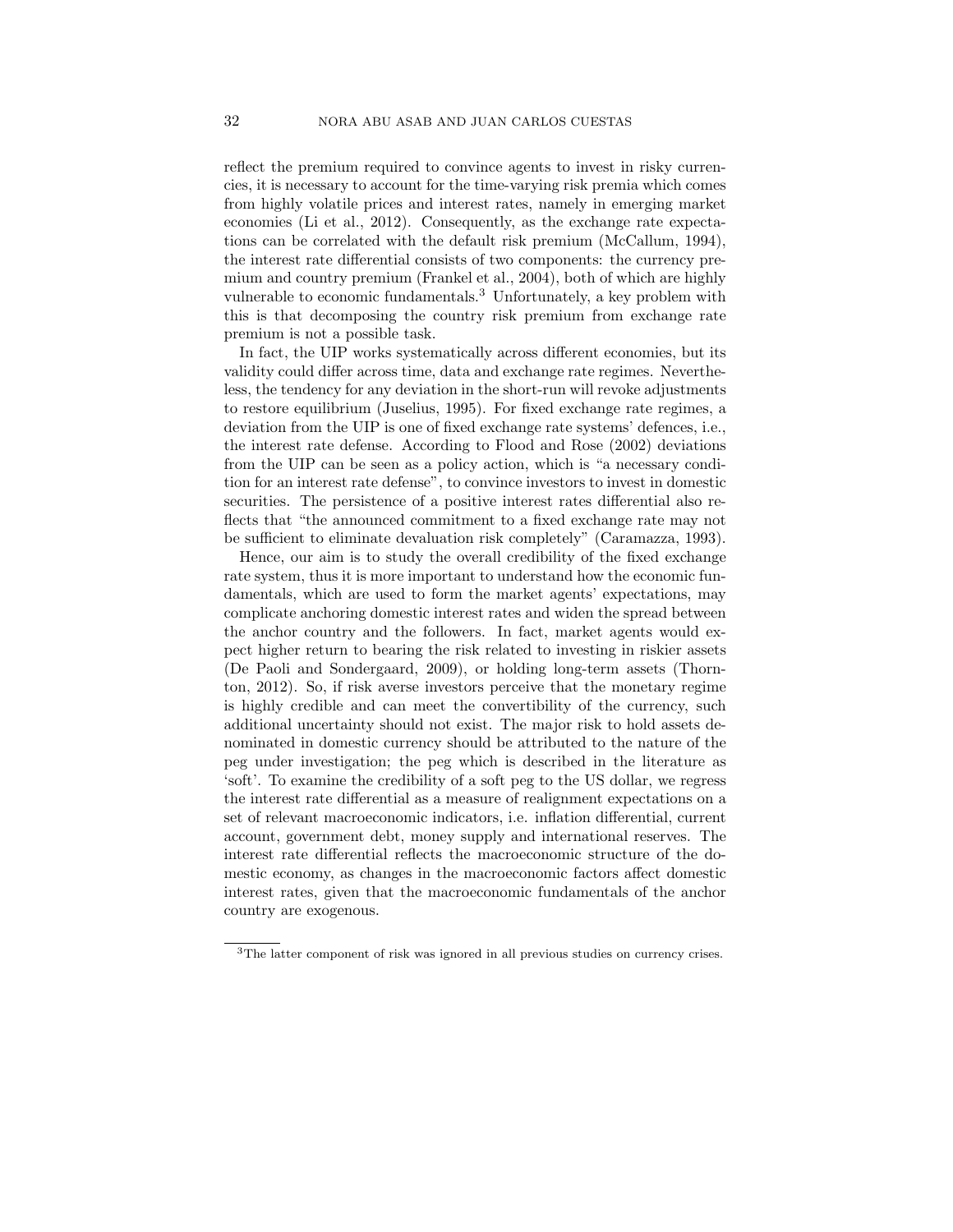We utilise the IMF *de facto* classification of exchange rate regimes and monetary policy framework of different years. Nevertheless, as it is important for market agents to acquire a publicly announced pledge of exchange rate fixity from monetary authority itself, it is intended to combine both de jure and de facto arrangements to define the year in which the fixed exchange rate was effectively adopted. We think that having an official announcement of the peg would certainly make the exchange rate policy a more transparent and stronger signalling device. However, owning to the absence of the IMF reports from the beginning of our assessment period, namely before 1999, we base our de facto classification on the changes in international reserves and nominal exchange rates, which is similar to the criteria of Levy-Yeyati and Sturzenegger (2005).

The paper reveals that inflation differential is the main factor that generates realignment expectations on the fixed exchange rate parity condition. This explains why anchoring interest rates is not possible for countries with conventional fixed exchange rate systems. Overall, importing the credibility of anti-inflationary policies from abroad is doubtful and, therefore, it is suggested that the monetary credibility should be built domestically.

The paper is organised as follows. Section two presents some theoretical considerations and introduce the credibility measure used in the study. Section three outlines the data. Section four presents the methodology applied. Section five contains the empirical results. Section six provides the conclusions and economic implications.

# 2. THEORETICAL CONSIDERATIONS AND BRIEF LITERATURE REVIEW

The ineffective monetary policy in a pegged exchange rate economy implies that any change in domestic assets' price, [increase/decrease], induces financial mobility, [outflow/inflow], but leaves the level of output unaffected. This means that the use of monetary tool can only lead to a deterioration in current account which lasts temporarily. In effect, restoring the equilibrium back to a predetermined central parity is achieved at the expense of foreign reserves. This indicates that money supply should be restricted to increasing. However, the first generation models of currency crisis have shown that monetary authorities with an exchange rate target may raise the stock of domestic assets.

On the basis of the standard UIP condition, the interest rate differential between the domestic countries and their anchor country, reflects the devaluation or realignment expectations of market agents, the representation of the UIP is as follows:

$$
\Delta s_{t+k}^e = i_t - i_t^f \tag{1}
$$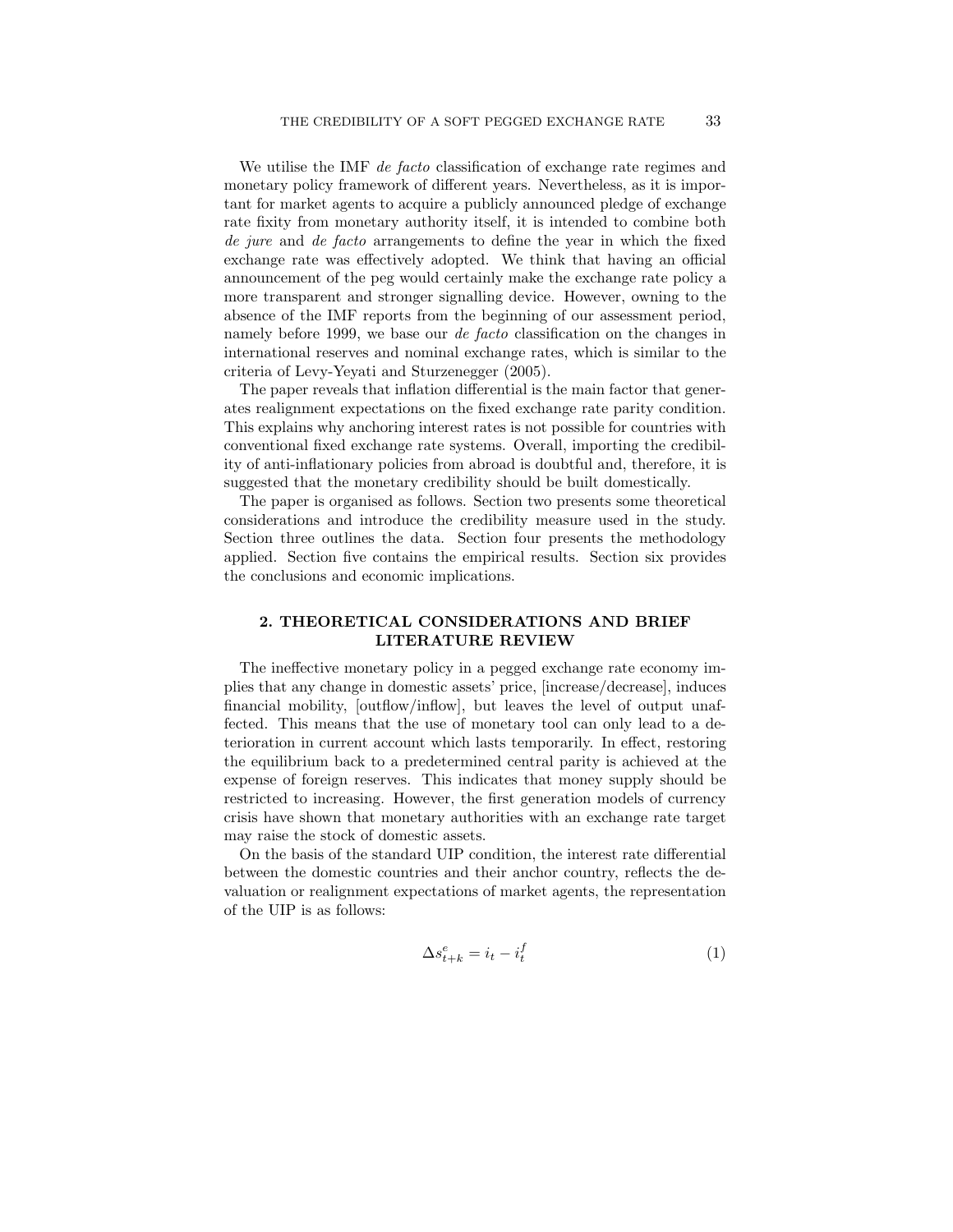Where  $\Delta s_{t+k}^e$  denotes the changes in the logarithm of the spot exchange rate at time t, while the subscripts e and k refer to the market expectations and maturity of assets denominated in domestic currency, respectively, and the right hand side of the equation represents the interest rate differential  $(IR).$ 

The vast majority of empirical works which attempt to explain the currency crises measure the devaluation expectations as the interest rate differential or the interest differential-drift adjustment for a fixed exchange rate currency within horizontal bands. However, the drift approach does not work for all the countries with soft pegs under assessment, since the majority of the countries in the study are point fixer except Egypt and Kuwait.<sup>4</sup> Furthermore, the literature on the EMS and other currency crises presumes that the country risk premium is relatively small and can be neglected, which means that the interest rate differential could fully reflect the expected changes in exchange rate. In our study and due to huge differences in economic structure between the base country and its followers, the measure of interest rate differential consists of two components: currency and country risk premium. However, although accounting for the country risk premium is intricate, we intend to measure the overall credibility of importing low prices from abroad, so such differentiating is not needed, given that realignment expectations increase with weak economic structure and institutions. In addition, the study considers interest rate on deposits, thereby, the country risk premium is likely to be attached to the deregulation of banking system and financial intermediaries whose work per se can be supervised by central banks.

In general, currency crises are mainly characterised by a huge devaluation in the value of currency; however, the devaluation is not always the only threat of speculative attacks. In some cases, the revaluation may result from speculations over a strong currency (Grilli, 1986). This in our study represents the case of an oil-producing country, namely Kuwait, which dropped out of the fixed exchange rate regime voluntarily during the onset of the 2008 financial crisis. The central bank of Kuwait could not preserve the central fixed parity, set at 299.63 fils per dollar with margins  $\pm$ 3.5%, throughout the whole adoption period from 2003 to 2007; the nominal exchange rate even jumped to exceed the upper limit of the margin. Although it might be thought that the accumulation of foreign reserves in

<sup>4</sup>The central bank of Egypt was spurred to devalue several times to stimulate the competitive position. There is no determined band, though. Due to the capital inflows, the central bank found itself obliged to devalue with the escalating fiscal deficit, until it surrendered the parity in 2003. It is worth noting that the Egyptian Pound has been again in distress since the 2011 revolution; however, in our study, all the years following the exit from the pegged system is disregarded, provided our aim to measuring the credibility of the fixed exchange rate system.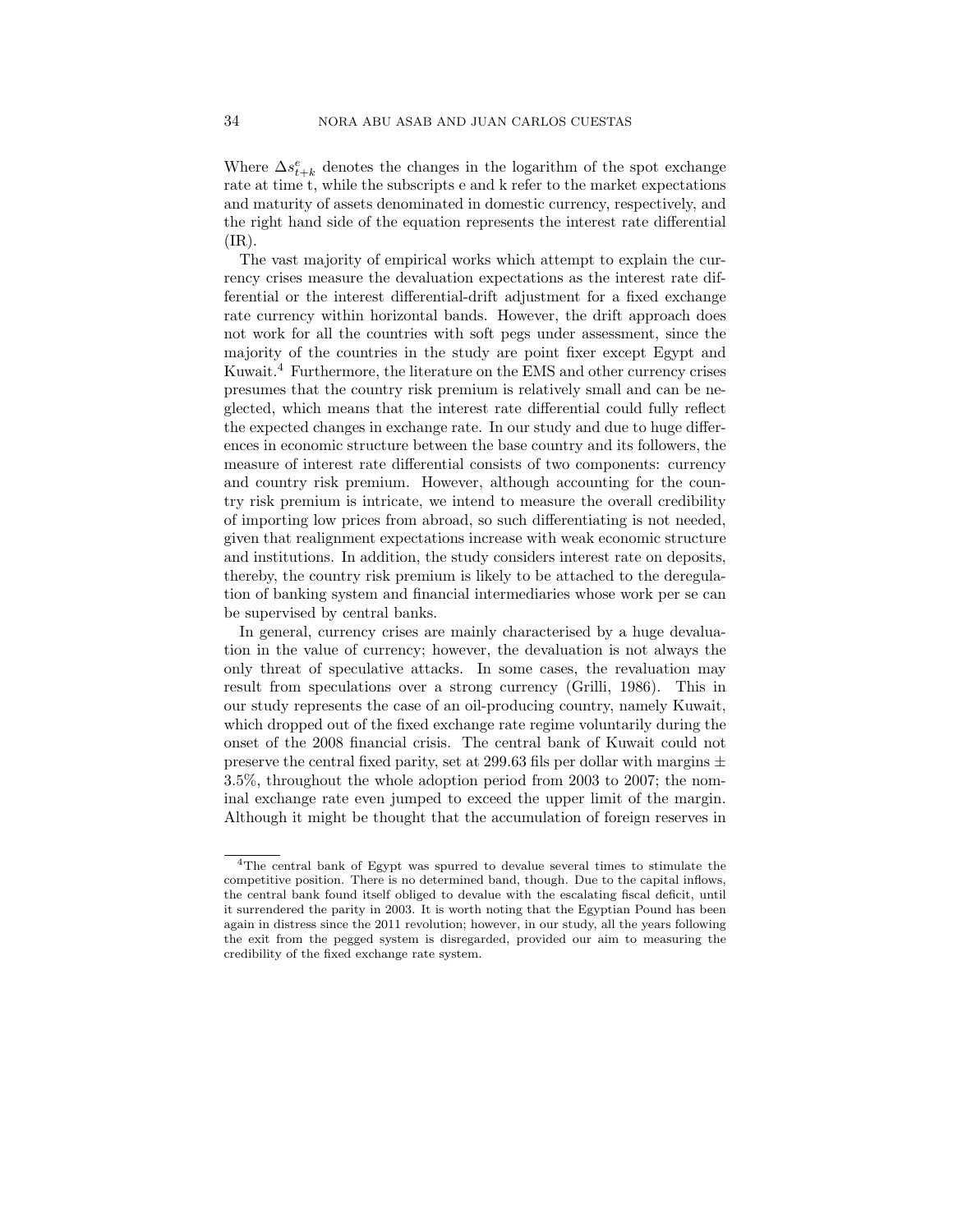such cases is better than their loss, maintaining the peg comes at the cost of price stability.

We calculate the interest rate differential,  $5$  as the difference between the domestic interest rates on deposits, with one year maturity, and the annual interest rate on treasury bills of the base country.<sup>6</sup> We link the credibility measure to a number of macroeconomic determinants of market expectations selected on the basis of the monetary strand of balance of payments theory and related empirical work on currency crises. The macrofundamentals included are: inflation differential (ID), ratio of debt to GDP (D), ratio of current account to GDP (CA), foreign reserves (R), money growth (Ms), ratio of import to GDP (M) and adequacy (Ad).<sup>7</sup> Unfortunately, it was not possible to obtain data on unemployment, labour costs, and fiscal deficit among many others. All the macro indicators are measured at yearly frequency, which better reflects the changes in interest rates cycle, as explained by Bernhardsen (2000). Furthermore, data on macro indicators for the examined countries cannot be obtained at shorter frequencies.

<sup>5</sup>We also attempt to measure the realignment expectations through employing the exchange rate pressure index of Eichengreen et al., (1994); however, the macroeconomic fundamentals did not reflect any information on the exchange rate pressure. The difference in results between the interest rate differential and the index could be attributed to three main reasons. First, the interest rate differential is one of the index components, which could be seen as a fixed exchange rate defense mechanism, i.e, the interest rate defense of the parity. Hence, although domestic interest rates changes are not generated away of fundamentals, fundamentals cannot detect a pressure on the exchange rate, given the role of the monetary authority in resisting speculative attacks via the interest rate defence. Second, During episodes of low credibility of the system or a surge of a speculative attacks, the monetary authority would borrow international reserves; these borrowed reserves are not captured by the index and thereby the changes in foreign reserves are not sufficient to reflect low credibility. Third, the index has a drawback concerning its weighting scheme; that is, although the index is set to make the variance of each part equal, the volatility of exchange rates changes are small and thus, in cases of revaluation or devaluation, the weight of these changes becomes extremely large, while changes in foreign reserves are assigned with a neglected weight (Li et al., 2006).

 $6$ Data on Treasury Bills (TB) for many fixed exchange rate targeters were not found. In some countries, the facility of TB began a few years ago. However, the differences between TB, available for some countries in the study, and that of the anchor country is higher than that between deposit interest rates and US' TB. Although a more positive interest rate differential would be more informative in reflecting the feedback from the macrofundamentals, we think that the negative consequences of using the interest rate on deposit is unlikely to be substantial.

<sup>7</sup>We did not include any reputational factors, although many countries in our sample were successful at keeping their exchange rate fixed. This is to consider the increased risk of pegging continuation. The few observations on unemployment rates available on the World Bank database indicate that the unemployment rate amounts around 20% in many countries; it even goes beyond 30% in some countries like Jordan, Bahamas and Egypt. Furthermore, in some cases, the country's credit rating might get downgraded financially, see for instance, Standard and Poor's-Jordan in years 2010-2012.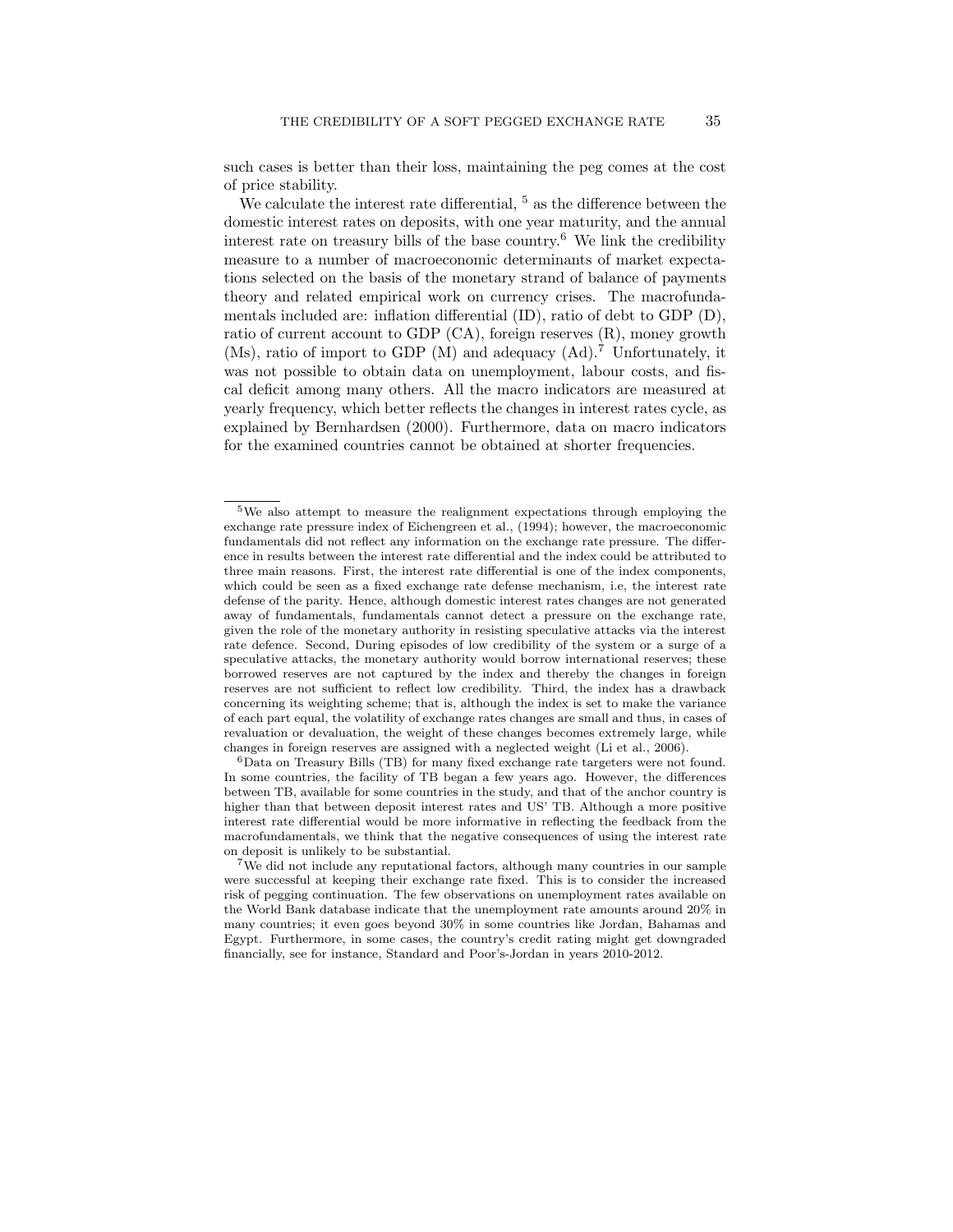Essentially, inflation differential, among all macrofundamentals, is extremely substantial in determining the credibility of pegs, since it reflects the type of government in power. Theoretically, it is argued that a tough government pledges to maintain inflation down (Holden and Vikøren, 1996) and tracks closely inflation rates of the country to which the exchange rate is anchored (Frankel et al., 2004). The increase in domestic prices widens the differential which necessarily feedbacks to nominal interest rates. Many empirical studies on explaining the market agents' devaluation expectations have found a significant impact of inflation differential on interest rate differential prior to currency crises. The relation is supposed to be positive with the measure of devaluation expectations and negative with the credibility. Due to data limitation, data on fiscal balance could not be found, but the ratio of debt to GDP is a reflection of fiscal imbalances. This indicator has been widely incorporated in the literature to study the effect of government mismanagement and to empirically test the fiscal discipline of pegged exchange rates as implied by the theory.<sup>8</sup> Indeed, an increase in fiscal debt threatens the sustainability of a fixed exchange rate system and lowers its credibility. The demand management also entails that money supply growth, as marked in the literature review section, must remain constant. In fact, the inability to control money supply endangers the re-controllability over the system stability. In addition, the literature emphases that current account imbalances is a major reason for financial crises (Lane and Milesi-Ferretti 2012) as the deterioration in current account decreases the level of foreign reserves stock and increases the external debt (Krugman, 1996).

We also consider the foreign reserves as a main determinant of realignment expectations, Since the foreign reserves, under the fixed exchange rate system, is a main instrument to maintain the stability of the regime and hold off speculative attacks. Hence, we include the changes in reserves as a possible determinant which might affect the credibility positively. In addition, we incorporate a ratio relating reserves to domestic money growth, that is, an adequacy ratio of the foreign reserve level. A high adequacy ratio indicates that money supply grows relatively faster than international reserves, which lowers the credibility of the peg.

# 3. DATA

The main sources of the data are the IMF international financial statistics and the World Bank database.<sup>9</sup> The data consists of annual observa-

<sup>8</sup>See for example Amato and Tronzano (2000), Tornell and Velasco (2000), Marini and Piersanti (2003), Vuletin (2004) and El-Shagi (2011).

<sup>&</sup>lt;sup>9</sup>The codes of the data are provided in Table 2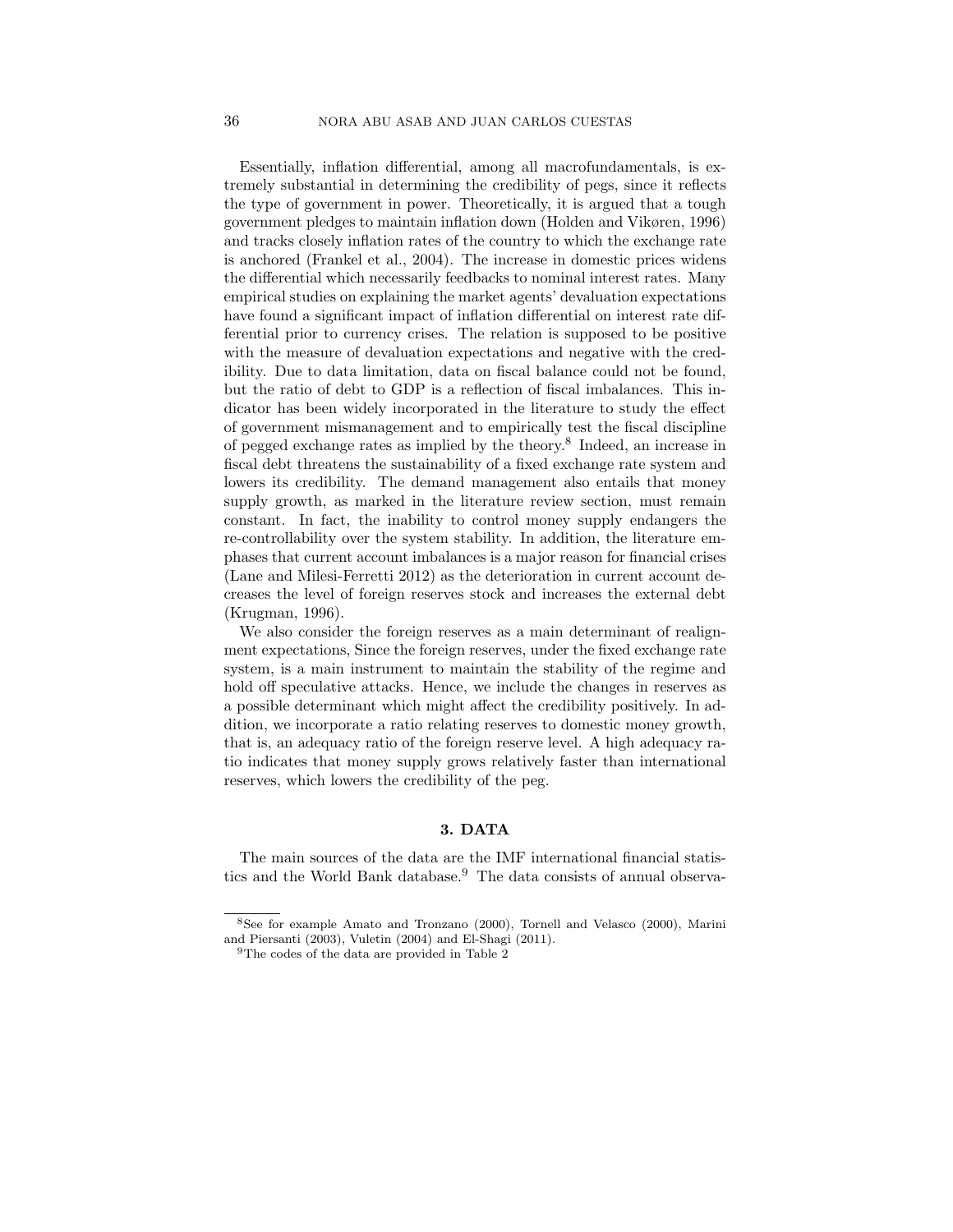tions from 1996 through 2012 for eleven emerging markets and developing economies: Bahamas, Bahrain, Barbados, Belize, Egypt, Jordan, Oman, Kuwait, Lebanon, Qatar and Venezuela. The countries are selected based on their exchange rate classification and data availability.

| Panel Data Properties |     |       |       |          |        |  |  |  |
|-----------------------|-----|-------|-------|----------|--------|--|--|--|
| Macro-indicator       | Obs | Mean  | S.D   | Min      | Max    |  |  |  |
| IR                    | 183 | 3.8   | 4.7   | $-1.76$  | 30.02  |  |  |  |
| ID                    | 187 | 3.24  | 10.11 | $-6.81$  | 96.94  |  |  |  |
| $\overline{D}$        | 170 | 54.93 | 39.64 | 4.72     | 177.01 |  |  |  |
| CA                    | 187 | 1.92  | 15.1  | $-31.71$ | 45.02  |  |  |  |
| $\boldsymbol{R}$      | 187 | 9.47  | 24.24 | $-80.76$ | 69.63  |  |  |  |
| $\rm Ms$              | 184 | 14.14 | 12.93 | $-2.04$  | 75.28  |  |  |  |
| AD                    | 183 | 0.66  | 0.39  | 0.09     | 1.79   |  |  |  |
| $\boldsymbol{M}$      | 182 | 45.21 | 18.44 | 16.72    | 94.2   |  |  |  |

| TABLE 1. |  |
|----------|--|
|----------|--|

| TABLE 2. |
|----------|
|----------|

| Data Identification Codes and Sources |                     |                   |  |  |  |  |  |  |
|---------------------------------------|---------------------|-------------------|--|--|--|--|--|--|
| Macro-indicator Macro-indicator       | Code<br>Data source |                   |  |  |  |  |  |  |
| TR.                                   | <b>IMF-IFS</b>      | 60L.ZF            |  |  |  |  |  |  |
| TB                                    | <b>IMF-IFS</b>      | $60C - ZF$        |  |  |  |  |  |  |
| <i>ID</i> , except Oman and Lebanon   | <b>IMF-IFS</b>      | 64.XZF            |  |  |  |  |  |  |
| D                                     | WEI                 | GC.DOD.TOTL.GD.ZS |  |  |  |  |  |  |
| CA                                    | WEI                 | BN.CAB.XOKA.GD.ZS |  |  |  |  |  |  |
| R.                                    | <b>IMF-IFS</b>      | 1.DZF             |  |  |  |  |  |  |
| Ms                                    | WEI                 | FM.LBL.BMNY.ZG    |  |  |  |  |  |  |
| М                                     | WEI                 | NE.IMP.GNFS.ZS    |  |  |  |  |  |  |
| <i>ID</i> for Oman and Lebanon        | WEI                 | FP.CPLTOTL.ZG     |  |  |  |  |  |  |
| Nominal ER.                           | IMF-IFS             | DG ZF             |  |  |  |  |  |  |

Data on international foreign reserves, nominal exchange rate, annual interest rate on deposit, annual interest rate on Treasury Bill of Federal Reserve bank and inflation for all countries but Lebanon and Oman, are extracted from the IMF/international financial statistics.<sup>10</sup> Whereas, the ratio of debt to GDP, current account to GDP, money growth, import to GDP indicators and inflation for Lebanon and Oman are imported from

<sup>10</sup>Data on treasury bills could not be found for the majority of countries. Yet, for countries whose TB rates are available, the differential is positive and even higher then that of domestic annual deposit.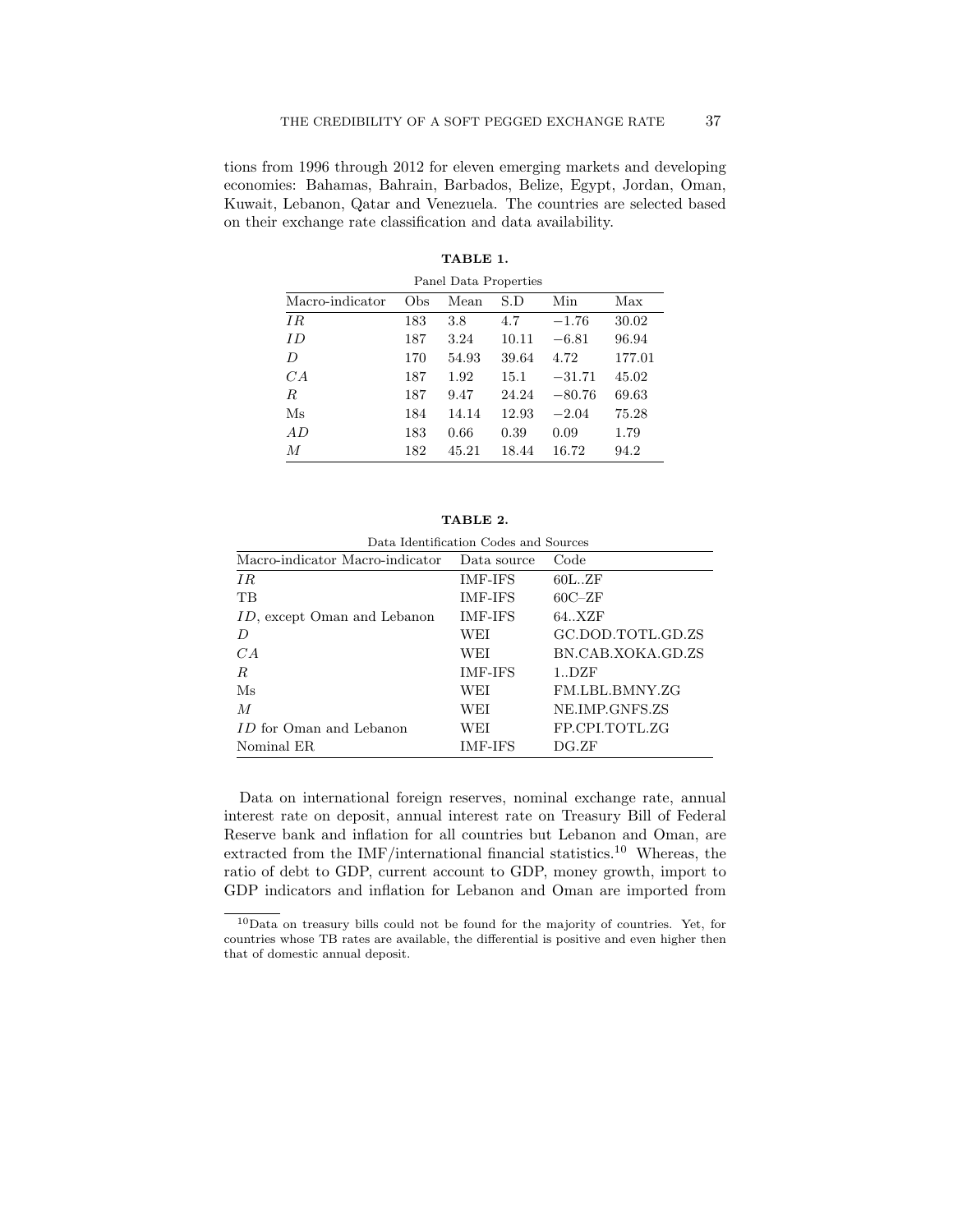the World Development Indicators database. Table 1 shows the number of observations and the basic statistics of each indicator used in the analysis.

#### 4. METHODOLOGY

We start with a panel model which assumes exogeneity of explanatory variables. This exogeneity assumption works theoretically with the Krugman model on demand mismanagement, where money supply is assumed to be determined by the monetary authority. As our sample consists of oilproducing countries, non-oil producers and import-reliant economies, the economic heterogeneity should be considered. Applying the pooled OLS approach, without inserting country specific dummy variables, will inevitably provide biased estimates. Hence, to eliminate all the countries-unobserved heterogeneity, the fixed effects model is employed. The specified linear representation is as follows.

$$
RE = X_{it} \beta_{\kappa} + \alpha_i + \varepsilon_{it} \tag{2}
$$

$$
U_{it} = \alpha_i + \epsilon_{it} \tag{3}
$$

Where the regressand is the proxy for market agents' realignment expectations, i.e., interest rate differential.  $X_{it}$  is a vector of regressors, which either change over time but remain constant at country level, or vary across both time and countries.  $\beta_k$  is the  $\kappa \times 1$  vector of coefficient on X.  $\alpha_i$  and  $\varepsilon_{it}$  are random country-specific effects and idiosyncratic disturbances, respectively. Whereas, the makeup of the two,  $U_{it}$ , is called the composite errors. In this model, the country-unobserved component is presumed to be correlated with the set of regressors. The correlation with the timeinvariant component of the error permits the explanatory variables to enter the equation in the very limited feature of endogeneity (Cameron and Trivedi, 2010).

Employing the OLS allows to accept implicitly the restrictive assumption that the regressors are uncorrelated with the latent variables, which necessities using the within estimator. However, unlike the within estimator, random effects assume that a country heterogeneity is orthogonal to regressors.

As a first step, it is crucial to test for group-wise homoscedasticity in the variances of individual heterogeneity. Breusch and Pagan (1980) build a statistic test based on Lagrange Multiplier (LM) fundamental set under the normality assumption of the composite errors. In later work, Wooldridge (2010)'s LM test adds an advantage of not limiting the distribution of the errors to normality. As the panel sample at hand is unbalanced, we follow the LM test for unbalanced panels, which is constructed by Greene (2003)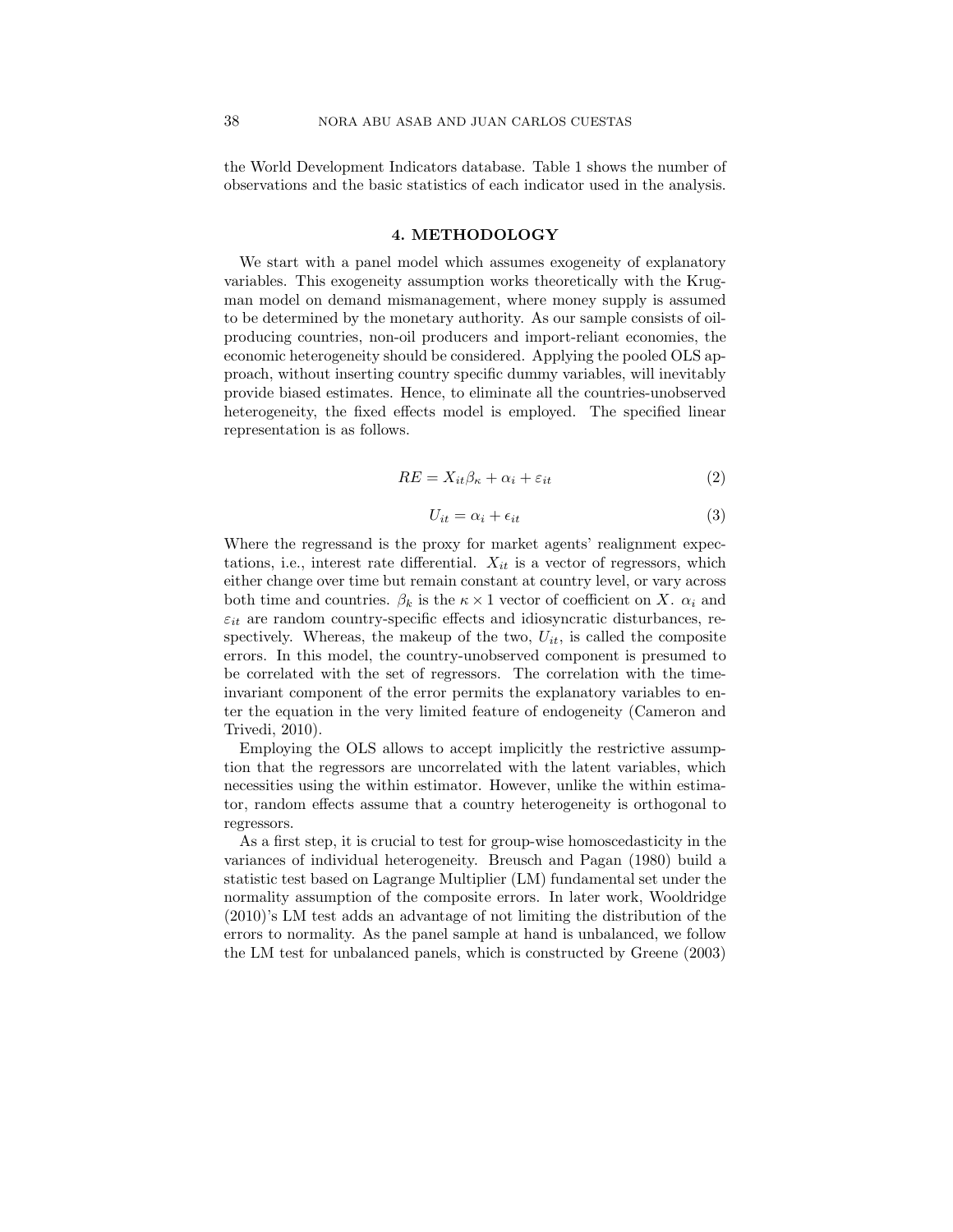and modified for empirical work in STATA package to take account of the distribution of composite errors and the variation in the number of observation across individual units. The test is developed under the assumption of cross sectional dependence. Hence, the rejection of the homoscedasticity is likely to be, in addition to the reasons related to unobserved components and idiosyncratic errors correlation, due to contemporaneous correlations across individuals. Subsequently, the test can be utilised to identify the presence of cross sectional dependence based on the squared pair-wise correlation coefficients in long panels, where  $T$  is sufficiently larger than N. Nevertheless, the size distortions get bigger when N increases, and thereby LM statistic provides invalid inferences. Pesaran (2004) develops a Cross-sectional Dependence (CD) test which depends upon the pair-wise correlation coefficient when the cross sectional dimension is much larger than the time series dimension. In his spatial dependence Monte Carlo simulation based on a comparison with Breusch and Pagan test, generated under different setups, he finds that the LM test is only effective when  $N$  is considerably smaller than T. However, based on this simulation and with the consideration of our study's panel dimensional properties, where the number of countries is slightly smaller than that of the time dimension, the CD test is nearly as powerful as the LM test. In the presence of the spatial patterns, Driscoll and Kraay (1998) propose a spatial correlation standard errors for pooled OLS and fixed effects estimator in finite samples, which make the estimator feasible regardless of the cross sectional dimension at hand. Their simulations and empirical examples reflect the necessity to account for spatial dependence in order to avoid incorrect statistical inferences.

The autocorrelation test used in this study is derived by Wooldridge (2010) which detects the existence of first order serially correlated errors. The test is introduced to empirical usage by Drukker et al., (2003) to be performed after the estimation of pooled OLS and fixed effects models, and is workable whether the explanatory variables are endogenous or exogenous. A final specification test we run is the Hausman (1978) test to compare which of the two estimators, fixed or random effects, is more consistent under the null hypothesis of countries correlated effects.

Nevertheless, the fixed or random effects models do not allow for dynamic settings and assume that regressors protrude exogenously. In effect, assuming endogeneity is of important interest in the study as the macrofundamentals cannot be determined away from the money market dynamics.

Inserting lagged regressand in equation 2 revokes the inconsistency of the within estimator due to the correlation with the idiosyncratic errors. Moving further to assume that some or all the regressors are endogenously determined would violate the condition of no correlation between the errors and regressors. One way to control for heteroskedasticity and autocorrela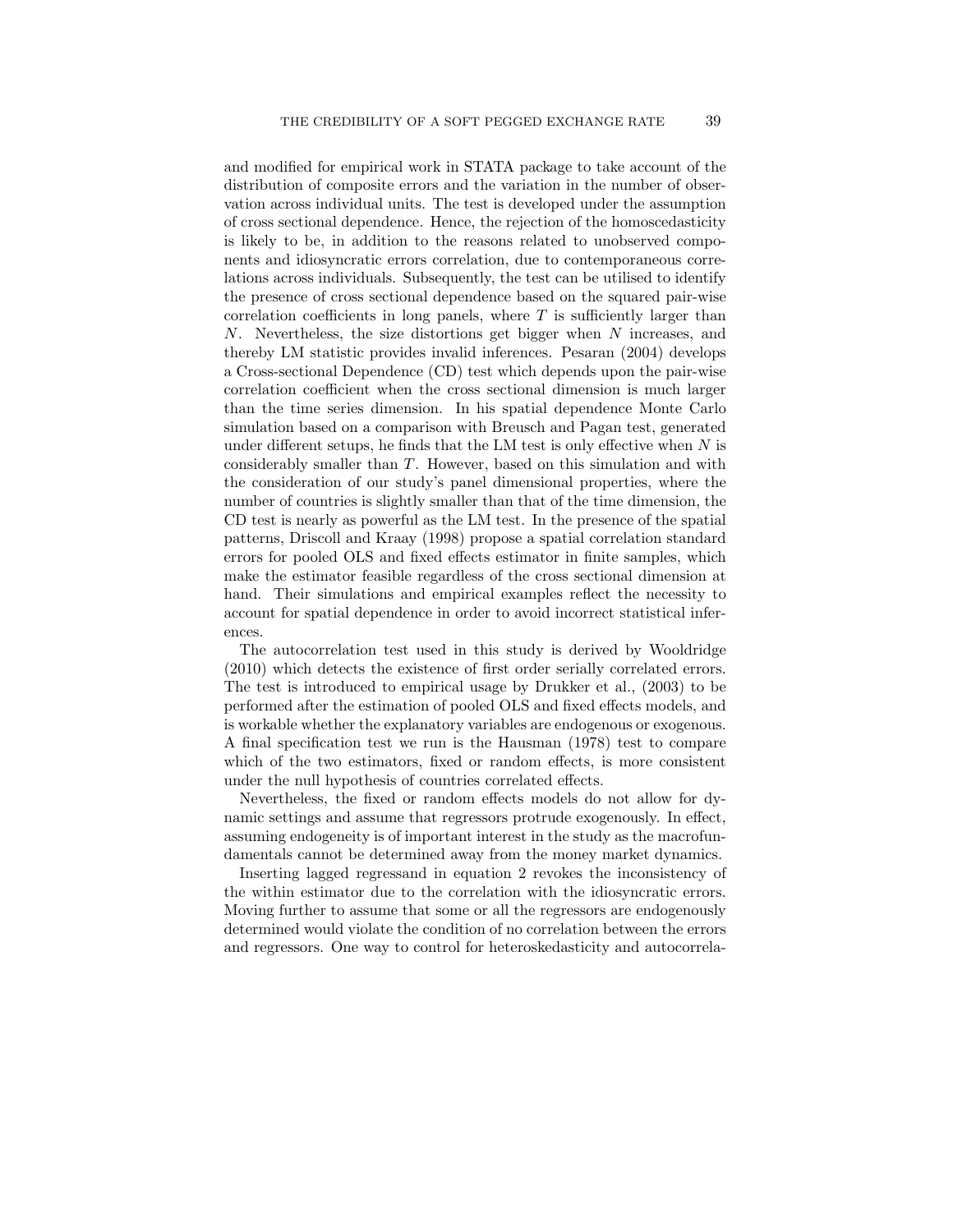tion associated with this dynamic specification is to use a set of moments assumed to be orthogonal to the error process, or in another term, exogenous. Hence, to allow for endogenous regressors in the linear specification, the First Difference-Generalised Method of Moments (FD-GMM) is performed considering the appropriate lag length in regressors.

The general model that represents all the above features is,

$$
\Delta y_{it} = \Delta \delta_1 y_{i,t-1} + \dots + \delta_q \Delta y_{i,t-q} + \beta \Delta x_{it} + \Delta U_{it} \tag{4}
$$

 $\Delta$  is the difference operator,  $y_{i,t-q}$  denotes the lagged dependent variable up to time  $q$ ,  $x_{it}$  is the exogenous, predetermined or endogenous regressors.

We decide to apply the FD-GMM, put forward by Arellano and Bond (1991), rather than the system GMM in an attempt to minimise the number of instruments, as the size of the sample at hand is small. Moreover, since all the variables considered in the study are in level, the lagged differenced instruments are more likely to be powerful. However, the critical concern is to acquire valid instruments. Sargan test with an asymptotic Chi-squared distribution under the homoscedasticity assumption tests the validity of instruments or overriding restrictions, which refers to the difference between the number of instruments employed and that of estimated parameters. Although the rejection of the null hypothesis implies the need to reconsider either the model setup or the instruments, the test does not work when the errors are heteroscedastic. It also over-rejects the null of instruments invalidity as stated by Arellano and Bond (1991). In the last step, Arellano and Bond's test for autocorrelation is carried out, in which the errors must be uncorrelated at the second order.

#### 5. RESULTS

In order to account for shifts in exchange rate regimes, as the fixing start year differs across the countries, a constant binary variable for the exchange rate arrangement along a set of slope dummies interacted with the time-varying macrofundamentals are inserted.<sup>11</sup>

The fundamentals are divided into four 'projection-equations'.<sup>12</sup> In the first equation, we include inflation differential, debt, current account, foreign reserves, money growth and their related slope dummy variables. In the second equation, all the above indicators are kept but the current account is replaced by the ratio of import to GDP.<sup>13</sup> Then in the third setup, we exclude both the money growth and import and employ the current

 $11$ Other dummies were incorporated to consider the 2008 financial crisis. However, the dummies were found insignificant.

 $12$ The variables are lagged one period to avoid simultaneity bias.

<sup>&</sup>lt;sup>13</sup>Due to data unavailability, neither data on export nor openness were found for many countries in the sample. We sought to consider the trade-effect on the realignment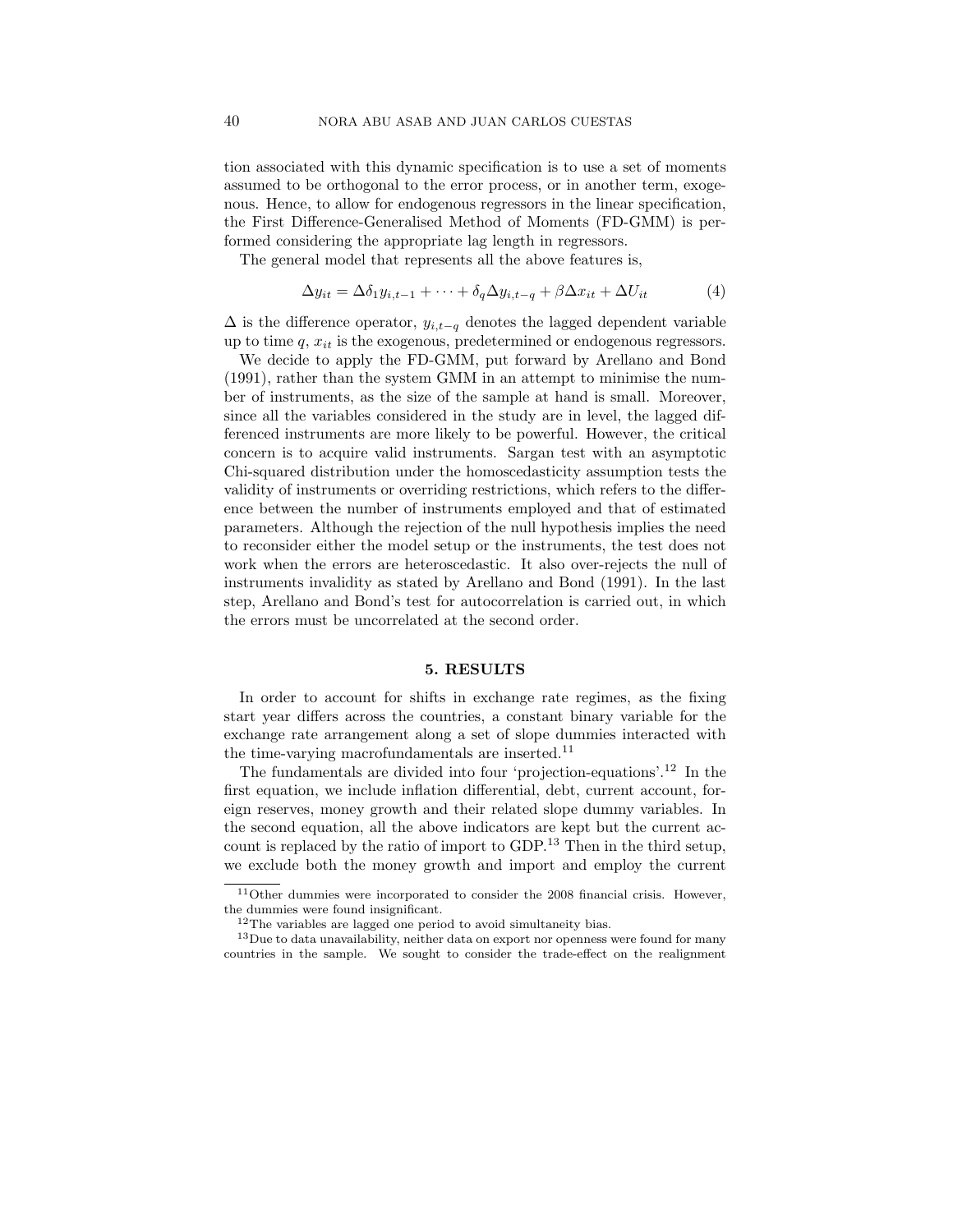account alongside the other variables. Finally, the adequacy measure is incorporated to act for the dual impact of money growth and foreign reserves. We intend to split the indicators into these sorts of groups for two reasons.<sup>14</sup> First, our sample size is relatively small, so it is likely to obtain less powerful results as the number of regressors increases. Second, to take into account the negative relation between the stock of money supply and foreign reserves, as implied by the monetary approach to the balance of payments theory.<sup>15</sup> The basic idea of the theory is that when central banks issue more domestic money supply, the public expenditure goes above the national income, which, consequently, leads to a balance of payments deficit (Blejer (1979)). In other words, the current account deficit can be interpreted as an outcome of excrescent growth of domestic money.<sup>16</sup>

Along the previously mentioned indicators, other setups, not reported, were estimated. We incorporated other variables, considered in the empirical studies of currency crises models, like the exchange rate misalignment, pressure index, that is, the ratio of international reserves to import, output and real exchange rate. The latter factor is vital in determining the competitiveness, which represents a main temptation for realignment. Indeed, this fundamental receives much concerns in the literature since the appreciation in real exchange rate was the main reason for devaluation in many previous currency crises (Dornbusch et al., 1995). Nonetheless, employing the relative PPP-based measure may induce collinearity with the inflation differential, especially as many cases in our sample kept their nominal exchange rate fixed. With the difficulty to incur data on other real exchange rate indexes, namely the traded-goods index, the results with relative PPPbased index would be inaccurate. More importantly, the sample contains five oil-producing countries, where exports rely mainly upon crude oil whose prices are determined in the world market, as well as some import-reliant economies; the fact which makes the supposition of realignment to improve the external position unlikely.<sup>17</sup> Nevertheless, all the unreported indicators were found to be constantly insignificant.

To ensure that our setups are not prone to multicollinearity, we apply the Variance Inflation Factor (VIF) test after the pooled OLS regression.

expectations, but the choice to include the ratio of import to GDP came from the inability to acquire a reliable measure for the degree of openness.

<sup>&</sup>lt;sup>14</sup>See Frankel and Rose  $(1996)$  for more relevant variables on currency crashes in emerging markets.

<sup>15</sup>See Frenkel and Johnson (2013).

<sup>&</sup>lt;sup>16</sup>We also remove the reserves in other setups, but the outcomes remain unchanged.

<sup>&</sup>lt;sup>17</sup>Egypt represents a special case, though. Two years before the abandonment of the peg, the central bank devalued several times in an attempt to support the price competitiveness. Even though, its IMF classification did not change until the peg was abandoned.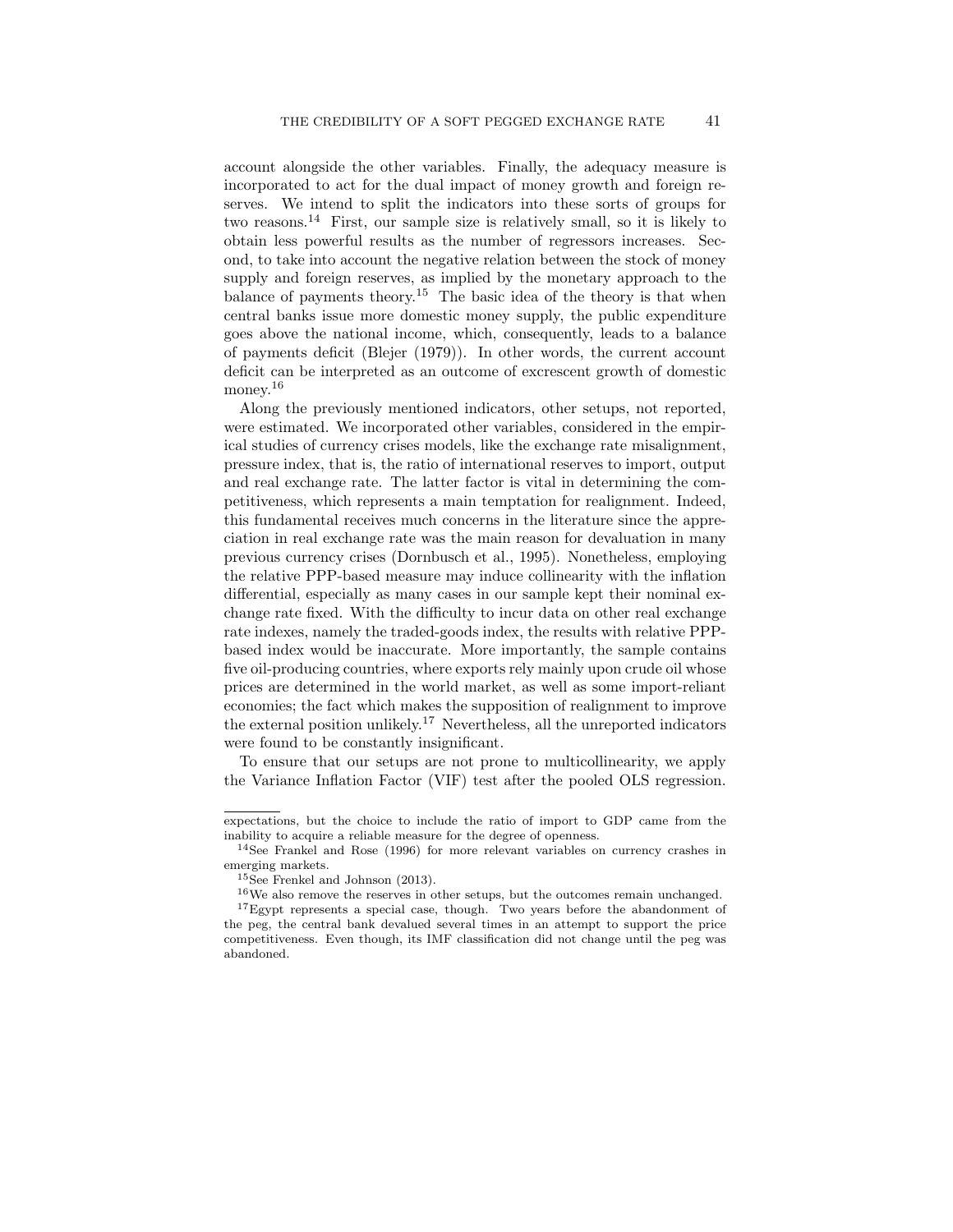|                            | Within estimators with default standard errors |                |                    |                |
|----------------------------|------------------------------------------------|----------------|--------------------|----------------|
|                            | equation 5                                     | equation 6     | equation 7         | equation 8     |
|                            | coefficient                                    | coefficient    | coefficient        | coefficient    |
| ID                         | $0.576***$                                     | $0.556***$     | $0.615***$         | $0.642***$     |
| D                          | $0.033*$                                       | $0.041**$      | $0.037*$           | $0.034*$       |
| CA                         | 0.034                                          |                | 0.023              | 0.022          |
| $\,$ R                     | $-0.023$                                       | $-0.001$       | $-0.031*$          |                |
| $\mathbf{M}\mathbf{s}$     | $-0.065$                                       | $-0.155***$    |                    |                |
| eradummy                   | 2.244                                          | $-4.068$       | 1.68               | 0.656          |
| pdummy                     | $-0.369***$                                    | $-0.318***$    | $-0.416***$        | $-0.448***$    |
| ddummy                     | 0.01                                           | 0.006          | 0.014              | 0.011          |
| cadummy                    | $-0.065*$                                      |                | $-0.063*$          | $-0.067*$      |
| rdummy                     | $0.036**$                                      | 0.009          | $0.035^{\ast\ast}$ |                |
| mdummy                     | 0.000                                          | 0.103          |                    |                |
| $\boldsymbol{M}$           |                                                | $-0.185***$    |                    |                |
| tdummy                     |                                                | $0.136*$       |                    |                |
| AD                         |                                                |                |                    | $-0.733$       |
| addummy                    |                                                |                |                    | 2.243          |
| cons                       | $-0.794$                                       | $7.213***$     | $-1.586$           | $-1.104$       |
| <b>VIF</b>                 | 4.23                                           | 5.08           | 4.15               | 5.07           |
| Fixed effect [F-test]      | $F(5,83)=6.96$                                 | $F(5,5)=23.46$ | $F(4,86)=7.39$     | $F(4,74)=9.72$ |
| $P-F(11,141)$              | (0.000)                                        | (0.000)        | (0.000)            | (0.000)        |
| LM test: $Chi2(11)$        | $-359.77$                                      | $-280.66$      | $-1222.46$         | $-530.4$       |
| $Prob$ > $Chi2$            | (0.000)                                        | (0.000)        | (0.000)            | (0.000)        |
| Autocorrelation, $F(1,10)$ | $-133.43$                                      | $-96.118$      | $-76.072$          | $-83.148$      |
| Prob > F(1,10)             | (0.000)                                        | (0.000)        | (0.000)            | (0.000)        |
| CD test                    | $-6.506$                                       | $-6.611$       | $-9.168$           | $-6.672$       |
| CD test: probability       | (0.000)                                        | (0.000)        | (0.000)            | (0.000)        |
| Hausman: $Prob > Chi2(9)$  | $-0.023$                                       | $-0.1$         | $-0.081$           | $-0.011$       |

TABLE 3.

Note: VIF is the variance inflation factor that tests whether multicollinearity exists. Greene (2003)'s LM test for unbalanced panel:  $H_0$ :  $\sigma_i^2 = \sigma^2$  for all I. Wooldridge (2010)'s autocorrelation  $H_0$ : no first order autocorrelation. Pesaran  $(2004)$ 's CD test:  $H_0$ : errors are cross sectional independence. ∗∗∗, ∗∗, <sup>∗</sup> denote significance at 1%, 5% and 10%, respectively. Standard Errors are between parenthesis. Probability is between brackets.

The test hypothesises that a percentage of 10 or above is an evidence of collinearity among regressors. The results, shown in Table 3, suggest that our setups are not subject to multicollinearity.

The following equations represent the different constructed setups.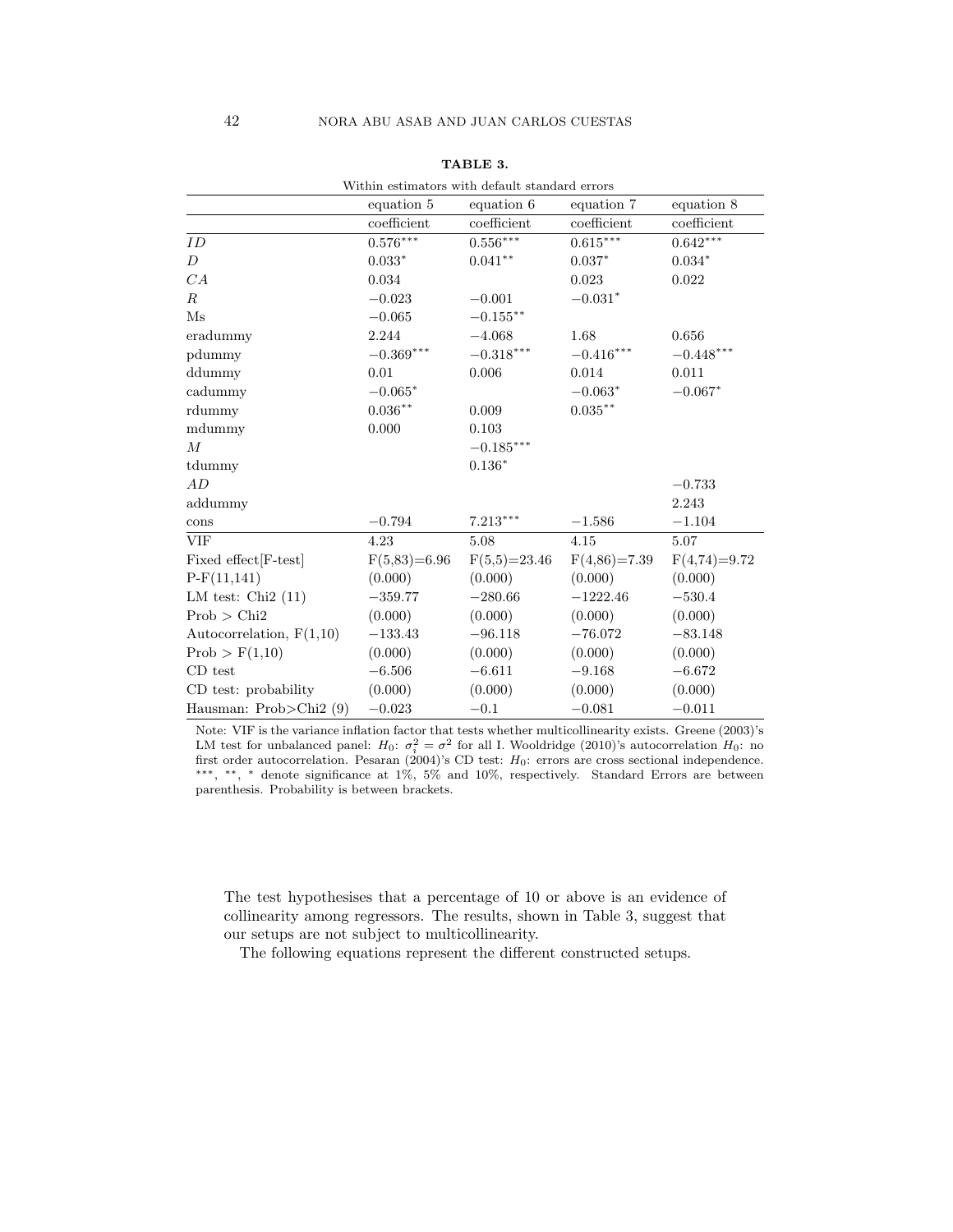$$
\Delta IR_{i,t} = \text{era}_{i,t} + \beta_1 \Delta ID_{i,t-1} + \beta_2 D_{i,t-1} + \beta_3 CA_{i,t-1} + \beta_4 R_{i,t-1} + \beta_5 \text{Ms}_{i,t-1}
$$
\n
$$
+ \beta_6 \text{pduumy}_{i,t-1} + \beta_7 \text{ddummy}_{i,t-1} + \beta_8 \text{cadummy}_{i,t-1}
$$
\n
$$
\begin{aligned}\n&\quad + \beta_9 \text{rdumy}_{i,t-1} + \beta_{10} \text{mdummy}_{i,t-1} + \alpha_i + \varepsilon_{i,t}\n\end{aligned}
$$
\n
$$
\Delta IR_{i,t} = \text{era}_{i,t} + \beta_1 \Delta ID_{i,t-1} + \beta_2 D_{i,t-1} + \beta_3 M_{i,t-1} + \beta_4 R_{i,t-1} + \beta_5 \text{Ms}_{i,t-1}
$$
\n
$$
+ \beta_6 \text{pduumy}_{i,t-1} + \beta_7 \text{ddummy}_{i,t-1} + \beta_8 \text{ddummy}_{i,t-1}
$$
\n
$$
\begin{aligned}\n&\quad + \beta_9 \text{rdummy}_{i,t-1} + \beta_{10} \text{mdummy}_{i,t-1} + \alpha_i + \varepsilon_{i,t}\n\end{aligned}
$$
\n
$$
\begin{aligned}\n&\quad \Delta IR_{i,t} = \text{era}_{i,t} + \beta_1 \Delta ID_{i,t-1} + \beta_2 D_{i,t-1} + \beta_3 CA_{i,t-1} + \beta_4 R_{i,t-1} \\
&\quad + \beta_5 \text{pduumy}_{i,t-1} + \beta_6 \text{ddummy}_{i,t-1} + \beta_7 \text{cadummy}_{i,t-1}\n\end{aligned}
$$
\n
$$
\begin{aligned}\n&\quad \Delta IR_{i,t} = \text{era}_{i,t} + \beta_1 \Delta ID_{i,t-1} + \beta_2 D_{i,t-1} + \beta_3 CA_{i,t-1} + \beta_4 AD_{i,t-1} \\
&\quad + \beta_5 \text{pdummy}_{i,t-1} + \beta_6 \text{ddummy}_{i,t-1} + \beta_7 \text{cadummy}_{i,t-1}\n\end{aligned}
$$
\n
$$
\begin{aligned}\n&\quad (8) \\
&\quad + \beta_8 \text{adummy}_{i,t
$$

Where the regressand is interest rate differential, era is the exchange rate arrangement constant dummy variable, which takes the value of one when the exchange rate system is fixed, and zero otherwise, ID is the inflation differential, D and CA are the ratio of debt to GDP and current account to GDP, respectively, Ms is the money growth, M refers to the percentage of imported goods on GDP, R denotes the log of changes in international reserves, in US dollar, AD is the ratio of money growth to foreign reserves, pdummy (inflation differential), ddummy (debt), mdummy (money growth), cadummy(current account), tdummy (import), addummy (adequacy), rdummy (foreign reserves) are the interactive dummy variables, calculated by multiplying each related regressor with exchange rate arrangement.<sup>18</sup>

The estimation of the fixed effects model indicates that the individuals' heterogeneity is significant. Expectedly, the F-test reported in Table 3 implies a rejection of the null hypothesis that all dummy parameters except one are zero, and thereby assures the inefficiency of pooled OLS estimates of coefficients.

Nevertheless, the specification tests for autocorrelation and heteroskdasticity indicate that the results of fixed effects, reported in Table 3 are inefficient. In fact, with autocorrelated and heteroskedastic errors, relying on the default errors is misleading. Therefore, we first apply the White  $(1980)$ 's robust standard errors.<sup>19</sup> The results are presented in Table 4. We modify the Hausman test to consider the usage of robust standard errors following the procedures set by (Hoechle (2007)). The within estimator

<sup>18</sup>The credibility proxy is regressed on the lagged values of the expectations determinants.

 $^{19}\mathrm{The}$  results using cluster robust errors are found indistinguishable from those using the robust standard errors.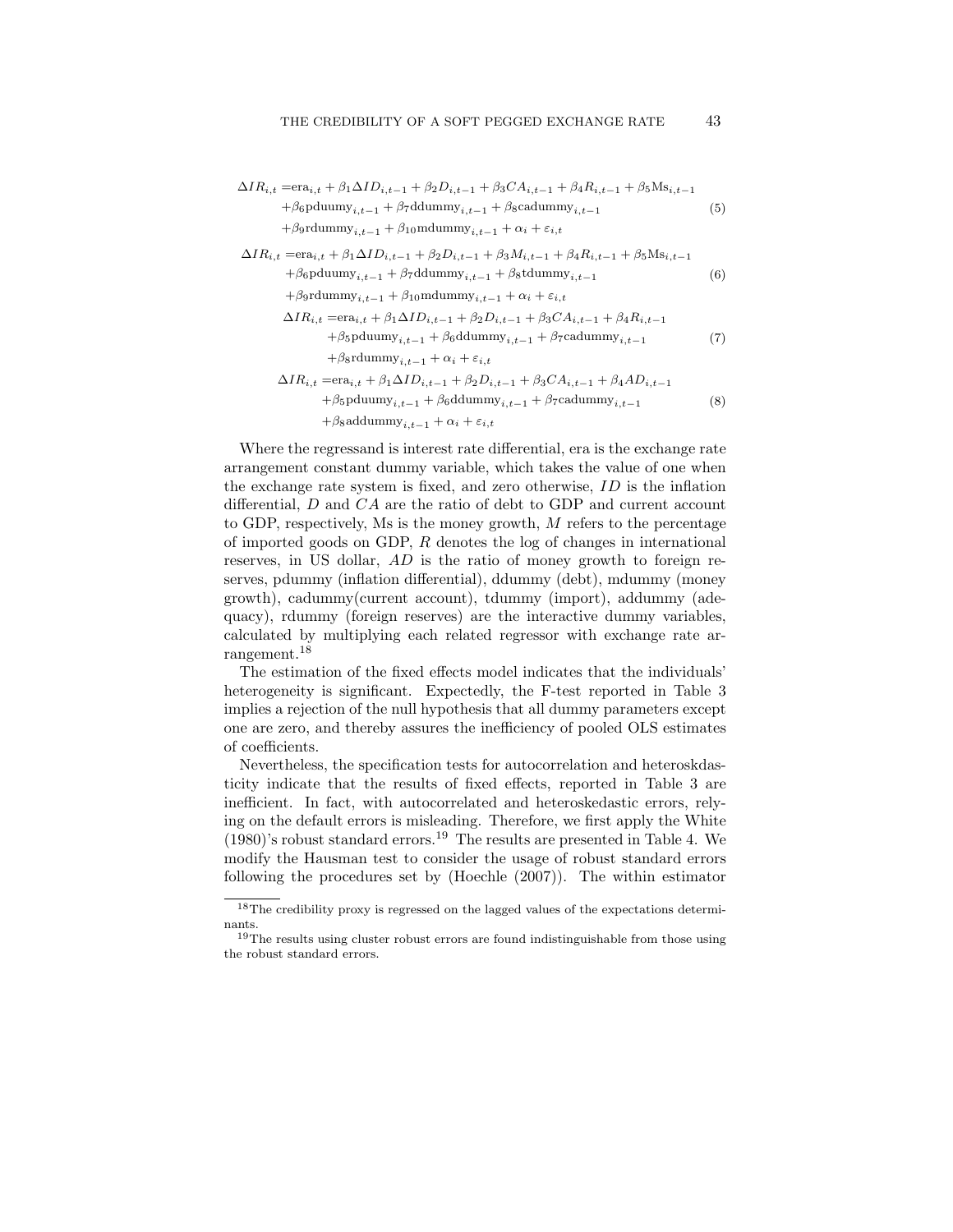| Within estimators with robust standard errors |             |                         |             |             |  |  |
|-----------------------------------------------|-------------|-------------------------|-------------|-------------|--|--|
|                                               | equation 5  | equation 6              | equation 7  | equation 8  |  |  |
|                                               | coefficient | $coefficient$           | coefficient | coefficient |  |  |
| ID                                            | $0.576***$  | $0.556***$              | $0.615***$  | $0.642***$  |  |  |
| D                                             | 0.033       | 0.041                   | 0.037       | 0.034       |  |  |
| CA                                            | 0.034       |                         | 0.023       | 0.022       |  |  |
| R                                             | $-0.023$    | $-0.001$                | $-0.031**$  |             |  |  |
| $\mathbf{M}\mathbf{s}$                        | $-0.065$    | $-0.155***$             |             |             |  |  |
| eradummy                                      | 2.244       | $-4.068$                | 1.68        | 0.656       |  |  |
| pdummy                                        | $-0.369***$ | $-0.318^{\ast\ast\ast}$ | $-0.416***$ | $-0.448***$ |  |  |
| ddummy                                        | 0.01        | 0.006                   | 0.014       | 0.011       |  |  |
| cadummy                                       | $-0.065*$   |                         | $-0.063$    | $-0.067$    |  |  |
| rdummy                                        | $0.036*$    | 0.009                   | $0.035***$  |             |  |  |
| mdummy                                        | 0.000       | 0.103                   |             |             |  |  |
| М                                             |             | $-0.185$                |             |             |  |  |
| tdummy                                        |             | 0.136                   |             |             |  |  |
| AD                                            |             |                         |             | $-0.733$    |  |  |
| addummy                                       |             |                         |             | 2.243       |  |  |
| cons                                          | $-0.794$    | $7.213**$               | $-1.586$    | $-1.104$    |  |  |
| Hausman-robust SE: Prob>F                     | (0.000)     | (0.000)                 | (0.000)     | (0.000)     |  |  |

|  | TABLE 4. |  |
|--|----------|--|
|--|----------|--|

Note: \*\*\*, \*\*, \* denote significance at 1%, 5% and 10%, respectively. Probability is between brackets.

according to the test is more efficient than random effects. The results, shown in Table 4, reflect that inflation differentials in all setups account roughly for 20% of the spread. However, some of the other indicators appear either significant in their interactive dummy or with a wrong sign, such as international reserves in equation 7. Nevertheless, the homoscedasticity tested by the LM test for unbalanced panels may also indicate the presence of cross sectional dependence. In addition, the CD test, developed by Pesaran (2004), can also be used to examine whether the cross sections are independent. Both tests, as reported in Table 3, confirm that we cannot presume independence across countries. Therefore, we utilise the Driscoll and Kraay (1998) corrector for standard errors. In principle, this is built upon Newey-West autocorrelation and heteroskedasticity correction for cross-sections averages of moment conditions (Hoechle, 2007). Consequently the lag length needed to correct for autocorrelation is specified by the default plug-in procedures, that is,

$$
L(T) = floor\left[4\left(\frac{T}{100}\right)^{\left(\frac{2}{9}\right)}\right]
$$
\n(9)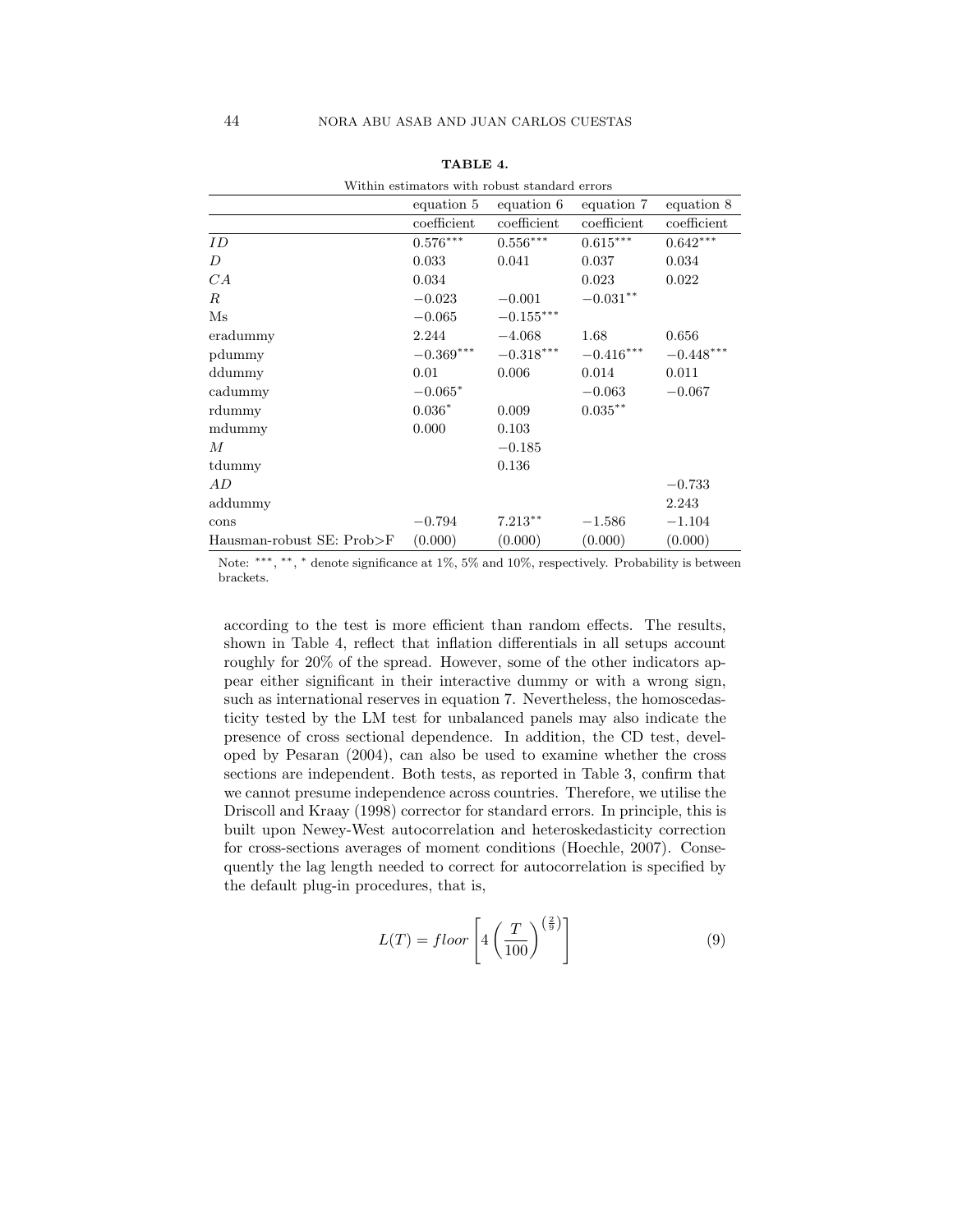where  $T$  is the number of time dimension.<sup>20</sup> In accordance, the Hausman specification test is corrected in the way defined by Hoechle (2007). The test's p-value rejects the hypothesis that random effect provides consistent estimates.

|                            | equation 5  | equation 6  | equation 7             | equation 8  |
|----------------------------|-------------|-------------|------------------------|-------------|
|                            | coefficient | coefficient | coefficient            | coefficient |
| ID                         | $0.576***$  | $0.556***$  | $0.615***$             | $0.642***$  |
| D                          | 0.033       | $0.041**$   | $0.037*$               | $0.034*$    |
| CA                         | $0.034*$    |             | 0.023                  | 0.022       |
| R                          | $-0.023*$   | $-0.001$    | $-0.031***$            |             |
| $\mathbf{M}\mathbf{s}$     | $-0.065$    | $-0.155***$ |                        |             |
| eradummy                   | 2.244       | $-4.068*$   | 1.68                   | 0.656       |
| pdummy                     | $-0.369***$ | $-0.318***$ | $-0.416***$            | $-0.448***$ |
| ddummy                     | 0.01        | 0.006       | 0.014                  | 0.011       |
| cadummy                    | $-0.065***$ |             | $-0.063**$             | $-0.067***$ |
| rdummy                     | $0.036**$   | 0.009       | $0.035^{\ast\ast\ast}$ |             |
| mdummy                     | 0.000       | $0.103**$   |                        |             |
| М                          |             | $-0.185***$ |                        |             |
| tdummy                     |             | $0.136*$    |                        |             |
| AD                         |             |             |                        | $-0.733$    |
| addummy                    |             |             |                        | 2.243       |
| cons                       | $-0.794$    | $7.213**$   | $-1.586$               | $-1.104$    |
| Hausman-Spatial dependence | (0.000)     | $(-0.009)$  | (0.000)                | (0.000)     |

|  | TABLE 5. |                                                            |  |
|--|----------|------------------------------------------------------------|--|
|  |          | Within estimators with spatial correlation standard errors |  |

Note: \*\*\*, \*\*, \* denote significance at 1%, 5% and 10%, respectively. Probability is between brackets.

The results, presented in Table 5, provide evidence that inflation differential is the main driving fundamental that affects the credibility of the peg. On average, 20% of interest rate differential is explained by the difference in inflation between the domestic economies and the base country. This reflects why anchoring interest rates is not possible in the exchange rate targeters considered in this study. In fact, inflation differential increases the prices of traded goods, and, consequently, deteriorates the competitive position of an economy. It also triggers higher inflationary expectations, which affect the long-run interest rates (Bernhardsen, 2000).

The impact of inflation differential on realignment expectations is also confirmed by the results of FD-GMM, shown in Table 6, where the coefficient of inflation differential appears with the same magnitude and significance. The deterioration in current account, in the first equation of Table 5,

 $20$ See Hoechle (2007) for more details.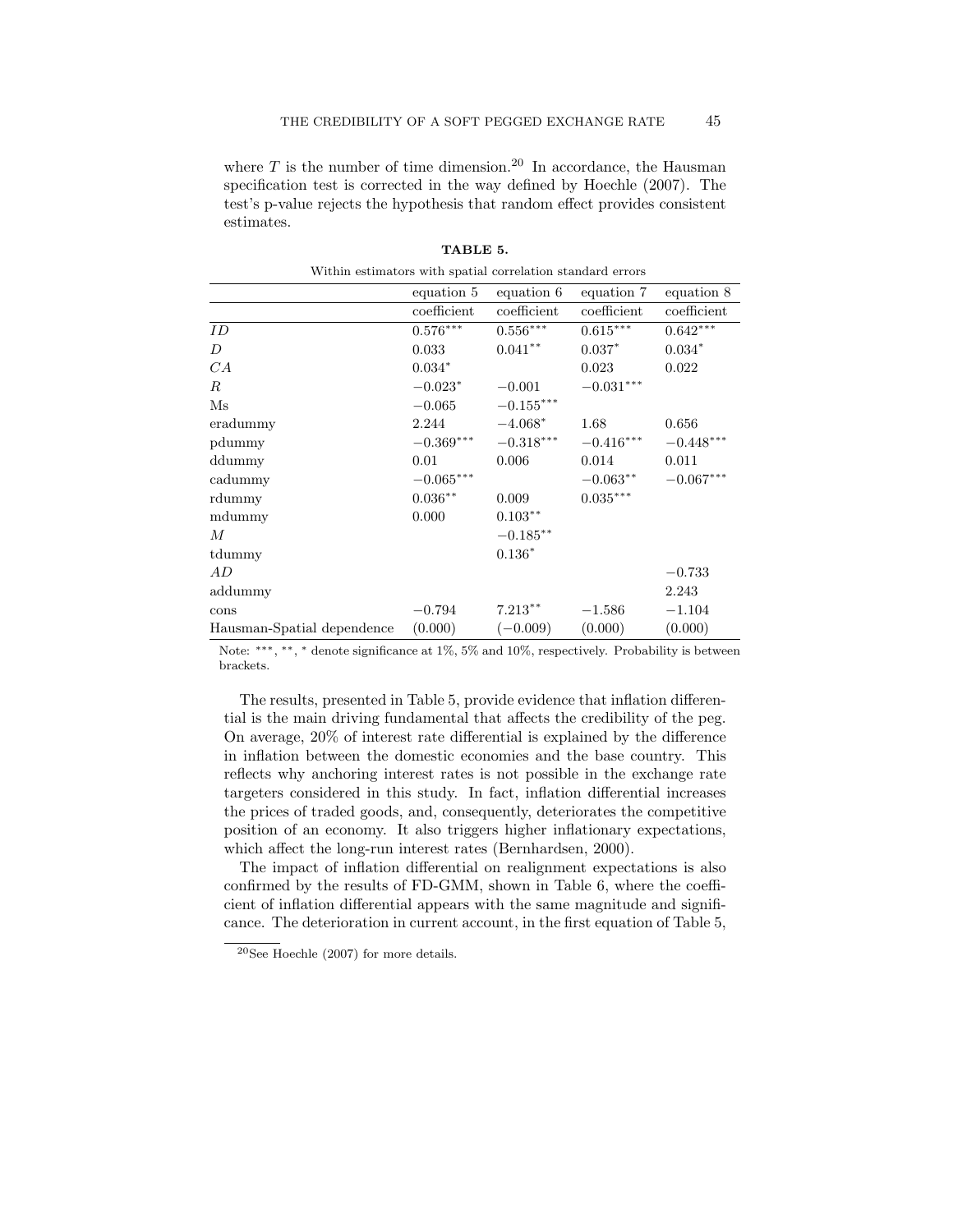| First difference GMM   |                     |                |                        |                         |  |  |
|------------------------|---------------------|----------------|------------------------|-------------------------|--|--|
|                        | equation 5          | equation 6     | equation 7             | equation 8              |  |  |
|                        | coefficient         | coefficient    | coefficient            | coefficient             |  |  |
| $_{\rm LIR}$           | $0.254***$          | $0.183*$       | 0.222                  | 0.208                   |  |  |
| ID                     | $0.472***$          | $0.453***$     | $0.508^{\ast\ast\ast}$ | $0.544^{***}\,$         |  |  |
| $\mathbf{M}\mathbf{s}$ | $-0.177*$           | $-0.214***$    |                        |                         |  |  |
| D                      | 0.021               | 0.03           | 0.041                  | 0.034                   |  |  |
| CA                     | $0.058*$            |                | 0.021                  | 0.005                   |  |  |
| R.                     | $-1.565$            | 2.474          | $-6.417***$            |                         |  |  |
| pdummy                 | $-0.265***$         | $-0.199**$     | $-0.289***$            | $-0.318^{\ast\ast\ast}$ |  |  |
| ddummy                 | $-0.002$            | $-0.009$       | $-0.005$               | 0.003                   |  |  |
| mdummy                 | 0.08                | $0.132*$       |                        |                         |  |  |
| cadummy                | $-0.082^{\ast\ast}$ |                | $-0.062$               | $-0.043$                |  |  |
| rdummy                 | 5.006               | 0.077          | $7.044***$             |                         |  |  |
| eradummy               | 2.88                | $-2.809$       | 2.622                  | 2.348                   |  |  |
| $\boldsymbol{M}$       |                     | $-0.153$       |                        |                         |  |  |
| tdummy                 |                     | 0.107          |                        |                         |  |  |
| AD                     |                     |                |                        | $-0.003$                |  |  |
| addummy                |                     |                |                        | 0.003                   |  |  |
| cons                   | $-0.317$            | $7.232***$     | $-2.327$               | $-2.047$                |  |  |
| Sargan test: Chi2      | $(128) = 147.37$    | $(128)=139.47$ | $(132) = 171.67$       | $(132) = 176.46$        |  |  |
| Sargan test: Prob>Chi2 | 0.115               | 0.225          | 0.011                  | 0.005                   |  |  |
| Arellano and Bond      | 0.654               | 0.718          | 0.156                  | 0.151                   |  |  |

# TABLE 6.

Note: \*\*\*, \*\*, \* denote significance at 1%, 5% and 10%, respectively. Sargan test tests the validity of overriding restrictions under homoscedasticity assumption. Arellano and Bond tests whether errors are independent at second order.

also affects the credibility negatively by 3%. In the same equation, however, reserves appear with a low effect and a wrong sign. Nonetheless, when we apply the non-linear test to examine whether the total effect is not different from zero, the assumption is not rejected. It is possible, as emphasised by Rose and Svensson (1994), that the changes in international reserves do not precisely measure the ability of central banks intervention. Unfortunately, coupled with the absence of data on intervention for our set of countries, the capability of central bank to intervene in foreign exchange rate markets has not been captured. Further, the reserves effect might not be clear with the possibility of borrowing reserves during the episodes of unsuccessful speculative attacks (Holden and Vikøren, 1996). When current account is replaced by import in equation 6, the money growth becomes significant, but appears in a wrong sign. Likewise, the ratio of imported good to GDP significantly influences the credibility of the peg, but with an incorrect sign.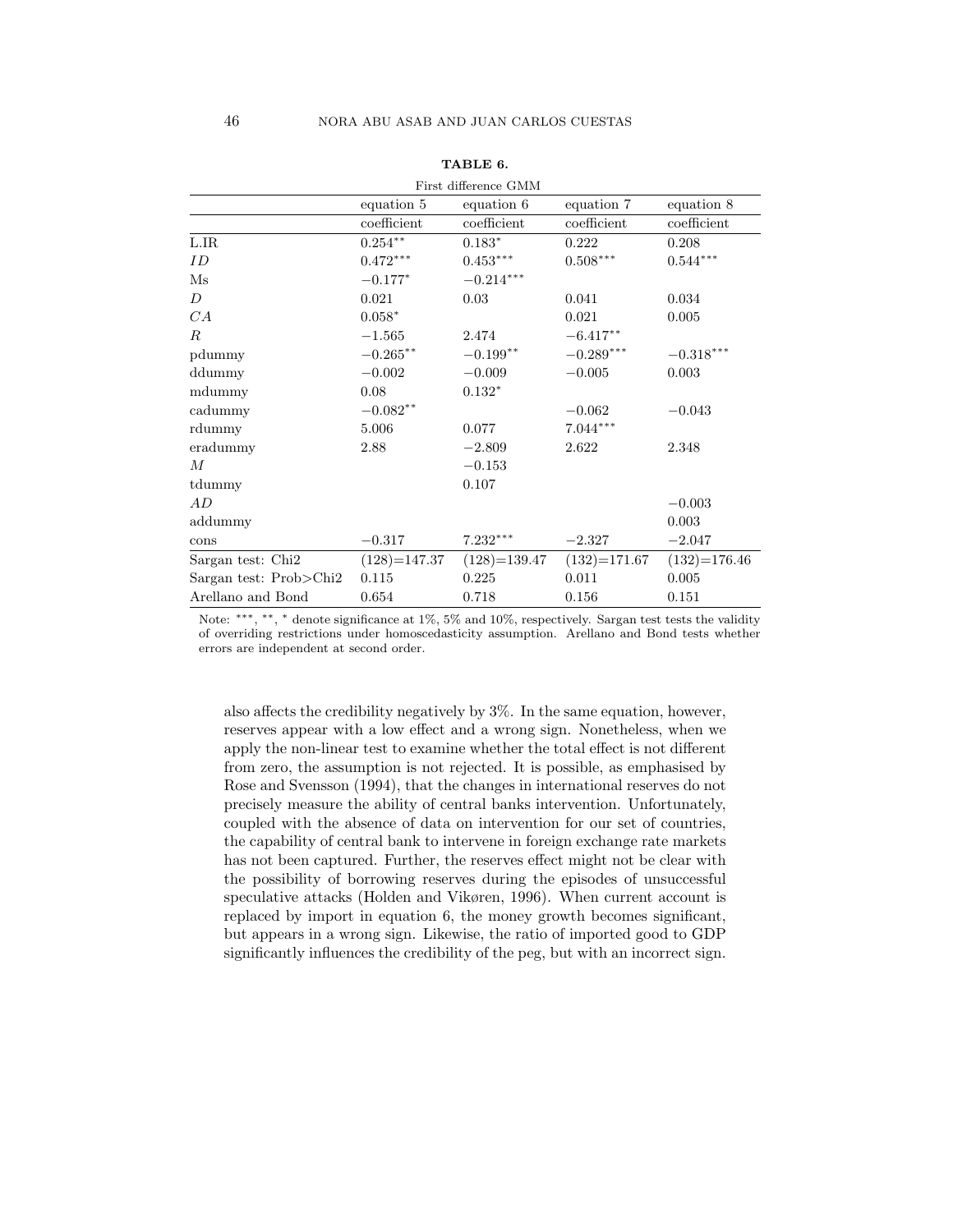Whether this ratio is seen as a measure for the vulnerability to external shocks that is, the inflation shocks, namely in import-reliant countries, or as a composition of current account, the coefficient should appear in a positive sign. This inaccuracy might be attributed to unavailability of data on export for all countries, the factor which weakens the setup structure of equation 6. According to the results of setups 6 and 8, debt to GDP ratio appears significant, regardless of the exchange rate arrangement.

TABLE 7.

|                            | Within estimators Six countries: Bahamas, Bahrain, Barbados, Belize, |  |                     |  |                |  |        |             |                |
|----------------------------|----------------------------------------------------------------------|--|---------------------|--|----------------|--|--------|-------------|----------------|
| Jordan and Oman.           |                                                                      |  |                     |  |                |  |        |             |                |
|                            |                                                                      |  | equation 5          |  | equation 6     |  |        | equation 7  | equation 8     |
|                            |                                                                      |  | coefficient         |  | coefficient    |  |        | coefficient | coefficient    |
| ID.                        |                                                                      |  | $0.244***$          |  | $0.272***$     |  |        | $0.242***$  | $0.222***$     |
| D                          |                                                                      |  | 0.018               |  | 0.013          |  |        | $0.023***$  | $0.032***$     |
| CA                         |                                                                      |  | $-0.025^{\ast\ast}$ |  |                |  |        | $-0.026***$ | $-0.031*$      |
| $_{R}$                     |                                                                      |  | 1.91                |  | 0.834          |  | 1.307  |             |                |
| $\rm Ms$                   |                                                                      |  | $-0.023$            |  | $-0.007$       |  |        |             |                |
| $\overline{M}$             |                                                                      |  |                     |  | $-0.037***$    |  |        |             |                |
| AD                         |                                                                      |  |                     |  |                |  |        |             | $3.096***$     |
| cons                       |                                                                      |  | 1.122               |  | $3.657***$     |  | 0.627  |             | $-1.38$        |
| LM test: Chi $2(6)$        |                                                                      |  | 37                  |  | 54.01          |  | 48.28  |             | 40.19          |
| Prob > Chi2                |                                                                      |  | (0.000)             |  | (0.000)        |  |        | (0.000)     | (0.000)        |
| Autocorrelation, $F(1,5)$  |                                                                      |  | 87.14               |  | 74.933         |  | 94.042 |             | 72.079         |
| Prob > F(1,5)              |                                                                      |  | (0.000)             |  | (0.000)        |  |        | (0.000)     | (0.000)        |
| Hausman: $Prob>F(5,5)$ (9) |                                                                      |  | $\overline{0}$      |  | $\overline{0}$ |  | 0.399  |             | $\overline{0}$ |

Note: Greene (2003)'s LM test for unbalanced panel:  $H_0: \sigma_i^2 = \sigma^2$  for all I. Wooldridge (2010)'s autocorrelation  $H_0$ : no first order autocorrelation. \*\*\*, \*\*, \* denote significance at 1%, 5% and 10%, respectively. Standard Errors are between parenthesis. Probability is between brackets.

In general, the sample might be highly heterogeneous with the poolability of low and high income countries. In particular, some countries are characterised either with high interest rates such as Venezuela, or with positive current account and low debt, e.g., Qatar and Kuwait. Hence, we exclude such countries and examine the credibility for six countries which have been fixing the exchange rate during the study period: Bahamas; Bahrain, Barbados, Belize, Jordan, Oman. We investigate the relation using the within estimator approach.<sup>21</sup> The results, shown in Table 7, manifests that inflation differential has a dominant impact on expectations. Moreover, current

<sup>21</sup>The sample became smaller with the exclusion of some countries, so we did not proceed to the FD-GMM.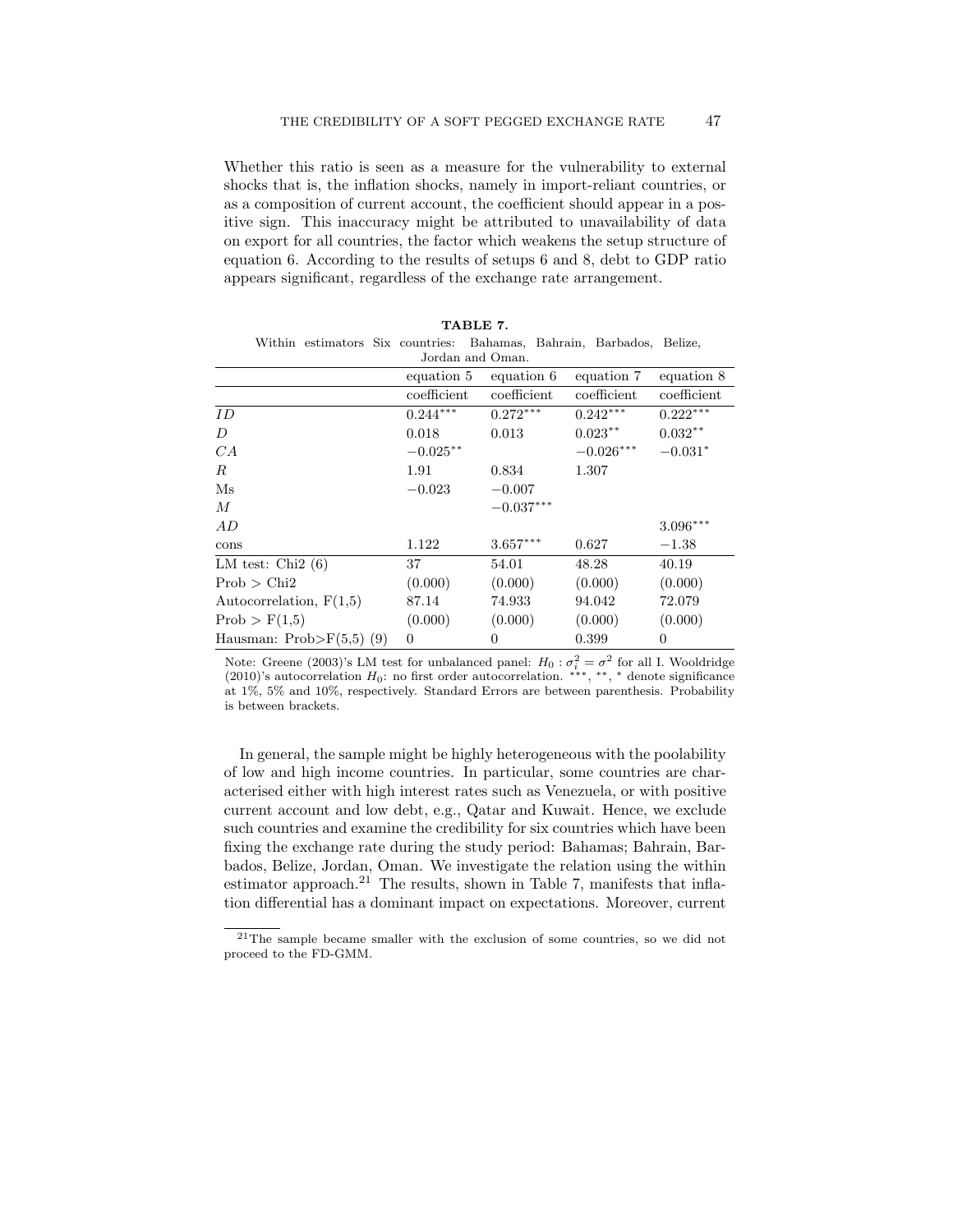account deteriorations affect the credibility by  $3\%$  across the setups.<sup>22</sup> Interestingly, the domestic currencies are expected to realign when the money supply growing faster than foreign reserves. The plausible explanation for this strong effect of the adequacy ratio is that the adequacy of reserves in these countries might not be enough to repel the realignment expectations. However, to allow for endogeneity in the macroeconomic setting, as addressed by the second generation models, we utilise the Arellano and Bond (1991)'s first difference GMM, which give almost the same results obtained from the fixed effects model, as shown in Table 6

The results from the fixed effects model and GMM model show that the inflation differential is the main driving force for realignment expectations. This is in line with other studies where inflation differential acts as a prominent explanatory fundamental for the majority of collapsed exchange rate regimes prior to crises, which partially explains the difficulty to anchor interest rates. When we refine the sample to include only the countries which did not experience any shift in exchange rate regime during the study period, the fixed effects model shows that inflation differential remains a vital factor. The deterioration in current account also appears to be an important indicator for expecting realignment in these countries. Interestingly, the reserve adequacy is highly significant and imposes strong impacts on expectations. This might reflect the economic nature of these countries, where four of them are oil-importers; even the two oil producing countries, Bahrain and Oman, produce less crude oil compared to their neighbours: Kuwait and Qatar.<sup>23</sup>

#### 6. CONCLUSIONS

The study underlines the relationship between the realignment expectations and macroeconomic fundamentals, which reflects the overall credibility, in eleven countries adhered to the fixed exchange rate to the US dollar. The exchange rate fixers are assumed to preserve a very low interest rate differential which, according to the UIP, is supposed to equal the expected changes in exchange rates.

Different setups are constructed to consider the small sample size at hand and to account for the relation between current account and money stock in the principle implied by the monetary approach to the balance of payments. It is found, by applying the fixed effects model and GMM model, that anchoring inflation through pegging the currency is dubious,as the inflation differential accounts for around 20% of the changes in interest rate

 $22$ We also estimate the random effects for setup 7 as suggested by the Hausman test under spatial dependence. All the determinants remain with the same significance and magnitude but the current account turns to be insignificant.

 $^{23}$ The US energy information administration.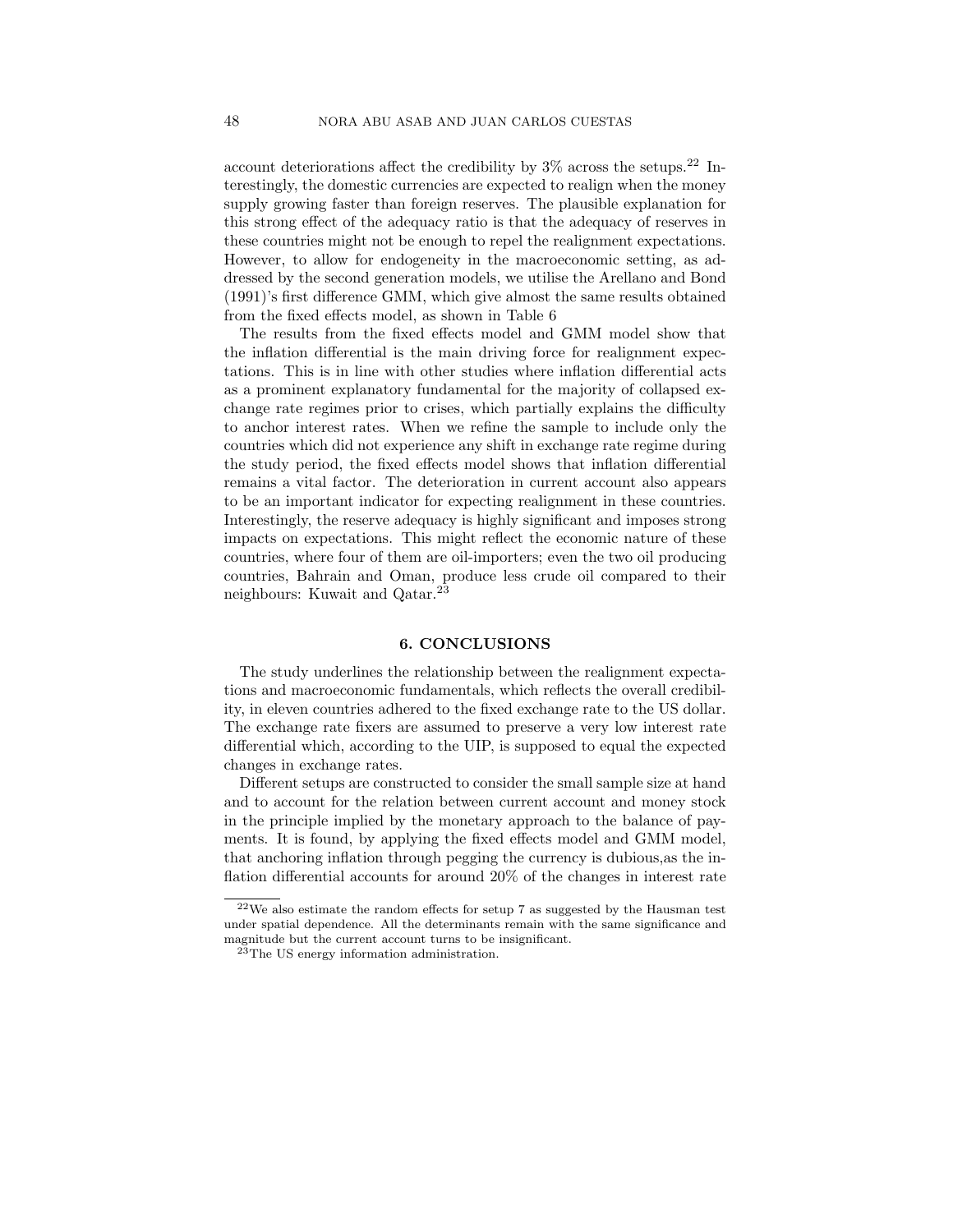differential. This finding is consistent with the results of the earlier work on credibility of the EMS at time proceeding the crisis. This undoubtedly indicates that credibility of low inflation must be built domestically and set on micro-foundations. As addressed by Svensson (1994), the monetary credibility can be built domestically by consolidating "institutional reforms". These reforms entail the integrated cooperation of monetary and exchange rate policies including central bank independence. However, the fixed exchange rate system might serve the international trade as the dollar is the currency used in pricing petroleum. It is also likely that the seemingly prolonged successful exchange rate targeting in the examined countries, except in Egypt, Venezuela and Kuwait, reflects their economic nature of being either oil-producers or reliant importers.

#### REFERENCES

Amato, A. and M. Tronzano, 2000. Fiscal policy, debt management and exchange rate credibility: Lessons from the recent italian experience. Journal of Banking  $\mathcal B$ Finance 24, 921-943.

Arellano, M. and S. Bond, 1991. Some tests of specification for panel data: Monte carlo evidence and an application to employment equations. The Review of Economic Studies 58, 277-297.

Bernhardsen, T., 2000. The relationship between interest rate differentials and macroeconomic variables: a panel data study for european countries. Journal of International Money and Finance 19, 289-308.

Bordo, M. D. and A. J. Schwartz, 1996. Why clashes between internal and external stability goals end in currency crises, 1797–1994. Open Economies Review 7, 437-468.

Breusch, T. S. and A. R. Pagan, 1980. The lagrange multiplier test and its applications to model specification in econometrics. The Review of Economic Studies 1, 239-253.

Bubula, A. and I. Otker-Robe, 2003. Are pegged and intermediate exchange rate regimes more crisis prone? IMF Working Paper, WP/03/223.

Cameron, A. C. and P. K. Trivedi, 2010. Microeconometrics using stata. Stata Press.

Caramazza, F., 1993. French-German interest rate differentials and time-varying realignment risk. IMF Staff Papers 40, 567-583.

Chaboud, A. P. and J. H. Wright, 2005. Uncovered interest parity: it works, but not for long. Journal of International Economics 66, 349-362.

De Paoli, B. and J. Sondergaard, 2009. Foreign exchange rate risk in a small open economy. Bank of England working papers, no. 365.

Dornbusch, R., I. Goldfajn, R. O. Valdés, S. Edwards, and M. Bruno, 1995. Currency crises and collapses. Brookings Papers on Economic Activity 26, 219-293.

Driscoll, J. C. and A. C. Kraay, 1998. Consistent covariance matrix estimation with spatially dependent panel data. Review of Economics and Statistics 80, 549-560.

Drukker, D. M. et al., 2003. Testing for serial correlation in linear panel-data models. Stata Journal 3, 168-177.

Eichengreen, B., A. K. Rose, and C. Wyplosz, 1994. Speculative attacks on pegged exchange rates: an empirical exploration with special reference to the european monetary system. Technical report, National Bureau of economic research, no 4898.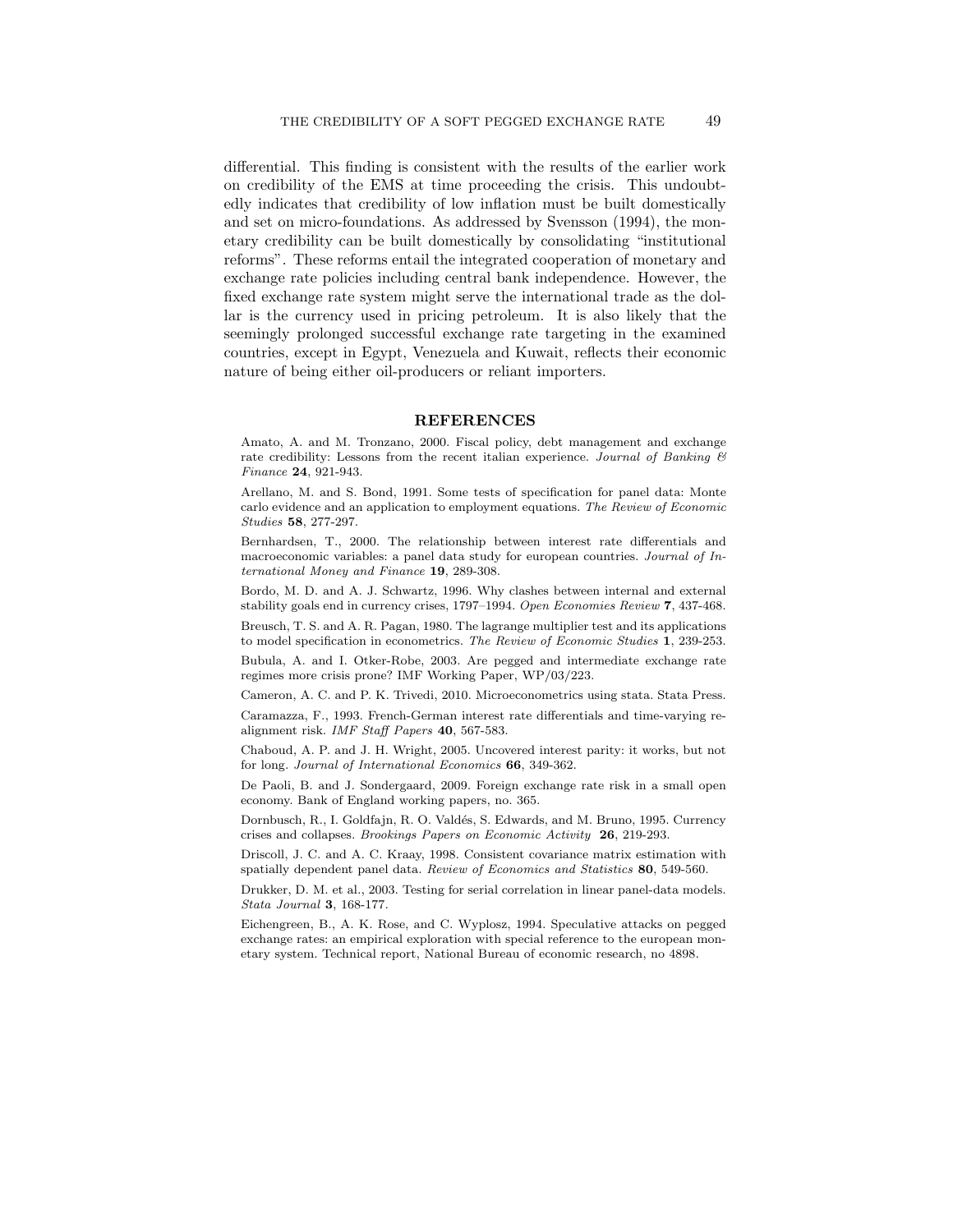El-Shagi, M., 2011. The impact of fixed exchange rates on fiscal discipline. Scottish Journal of Political Economy 58, 685-710.

Flood, R. P. and A. K. Rose, 2002. Uncovered interest parity in crisis. IMF Staff Papers **49**, 252-266.

Francis, B. B., I. Hasan, and D. M. Hunter, 2002. Emerging market liberalization and the impact on uncovered interest rate parity. Journal of International Money and Finance 21, 931-956.

Frankel, J., S. L. Schmukler, and L. Serven, 2004. Global transmission of interest rates: monetary independence and currency regime. Journal of International Money and Finance 23, 701-733.

Frankel, J. A. and A. K. Rose, 1996. Currency crashes in emerging markets: An empirical treatment. Journal of International Economics 41, 351-366.

Frenkel, J. A. and H. G. Johnson, 2013. The Monetary Approach to the Balance of Payments (Collected Works of Harry Johnson), Volume 7. Routledge.

Greene, W. H., 2003. Econometric analysis, 5th. Upper Saddle River, NJ.

Grilli, V. U., 1986. Buying and selling attacks on fixed exchange rate systems. Journal of International Economics 20, 143-156.

Hausman, J. A., 1978. Specification tests in econometrics. Econometrica 46, 1251- 1271.

Herrendorf, B., 1997. Importing credibility through exchange rate pegging. The Economic Journal 107, 687-694.

Hoechle, D., 2007. Robust standard errors for panel regressions with cross-sectional dependence. Stata Journal 7, 281.

Holden, S. and B. Vikøren, 1996. The credibility of a fixed exchange rate: how reputation is gained or lost. Scandinavian Journal of Economics 98, 485-502.

Huisman, R., K. Koedijk, C. Kool, and F. Nissen, 1998. Extreme support for uncovered interest parity. Journal of International Money and Finance 17, 211-228.

Juselius, K., 1995. Do purchasing power parity and uncovered interest rate parity hold in the long run? an example of likelihood inference in a multivariate time-series model. Journal of Econometrics 69, 211-240.

Krugman, P., 1979. A model of balance-of-payments crises. Journal of Money, Credit and Banking 11, 311-325.

Krugman, P., 1996. Are currency crises self-fulfilling? In NBER Macroeconomics Annual 1996, Volume 11, pp. 345-407. MIT press.

Lane, P. R. and G. M. Milesi-Ferretti, 2012. External adjustment and the global crisis. Journal of International Economics 88, 252-265.

Levy-Yeyati, E. and F. Sturzenegger, 2005. Classifying exchange rate regimes: Deeds vs. words. European economic review 49, 1603-1635.

Li, D., A. Ghoshray, and B. Morley, 2012. Measuring the risk premium in uncovered interest parity using the component garch-m model. International Review of Economics & Finance  $24$ , 167-176.

Li, J., R. S. Rajan, and T. Willett, 2006. Measuring currency crises using exchange market pressure indices: the imprecision of precision weights. In *available*  $\label{eq:1} at \quad www.princeton.edu/pcglobal/conferences/IPES/papers/chi_1 willett\_S1100_ ,\quad Vol$ ume 1.

Marini, G. and G. Piersanti, 2003. Fiscal deficits and currency crises. CEIS Tor Vergata-Research Paper Series, no. 15.